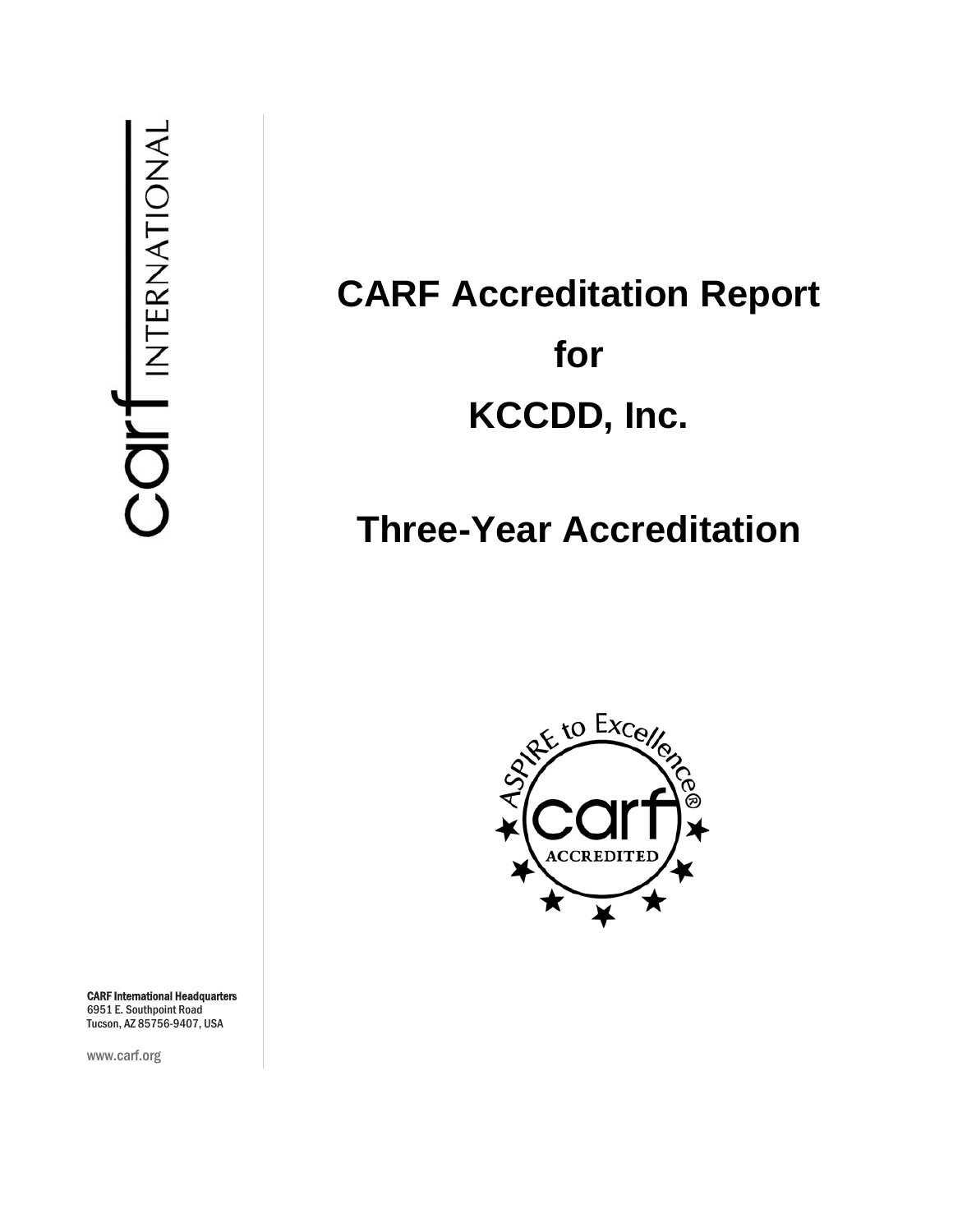## **Contents**

Executive Summary Survey Details **Survey Participants** Survey Activities Program(s)/Service(s) Surveyed Representations and Constraints Survey Findings Program(s)/Service(s) by Location

### **About CARF**

CARF is an independent, nonprofit accreditor of health and human services, enhancing the lives of persons served worldwide.

The accreditation process applies CARF's internationally recognized standards during an on-site survey conducted by peer surveyors. Accreditation, however, is an ongoing process that distinguishes a provider's service delivery and signals to the public that the provider is committed to continuous performance improvement, responsive to feedback, and accountable to the community and its other stakeholders.

CARF accreditation promotes providers' demonstration of value and Quality Across the Lifespan® of millions of persons served through application of rigorous organizational and program standards organized around the ASPIRE to Excellence® continuous quality improvement framework. CARF accreditation has been the recognized benchmark of quality health and human services for more than 50 years.

For more information or to contact CARF, please visit www.carf.org/contact-us.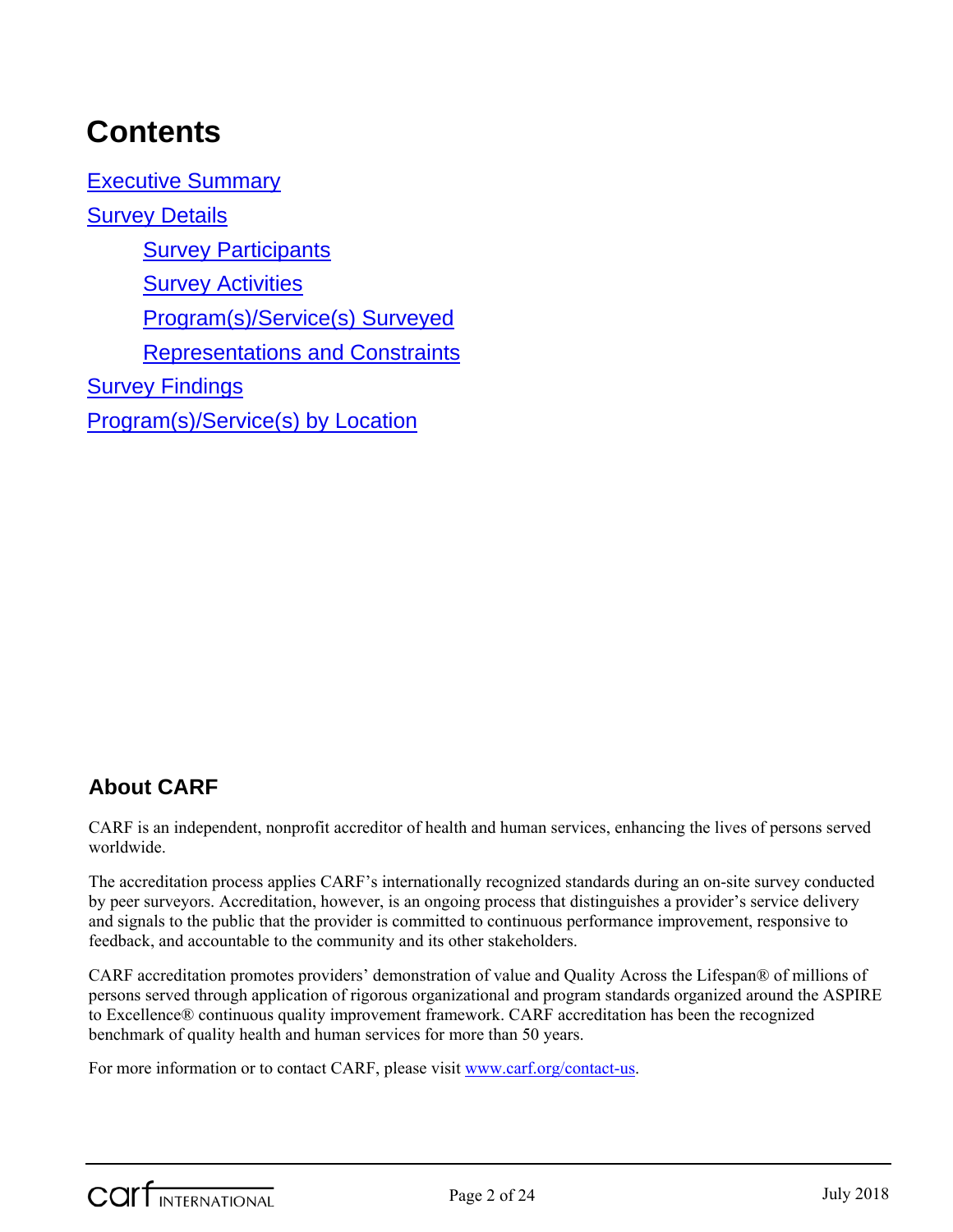#### **Organization**

KCCDD, Inc. 2015 Windish Drive Galesburg, IL 61401

#### **Organizational Leadership**

Mark Rudolph, Chief Executive Officer Pam Green, Chief Operating Officer

#### **Survey Date(s)**

June 20, 2018–June 22, 2018

#### **Surveyor(s)**

Debra L. Hess, M.A., Administrative Matthew J. Horvath, M.S.Ed., Program

#### **Program(s)/Service(s) Surveyed**

Community Employment Services: Employment Supports Community Employment Services: Job Development Community Integration Community Integration (Older Adults) Organizational Employment Services

#### **Previous Survey**

Three-Year Accreditation July 20, 2015–July 22, 2015

### **Accreditation Decision**

**Three-Year Accreditation Expiration: June 30, 2021**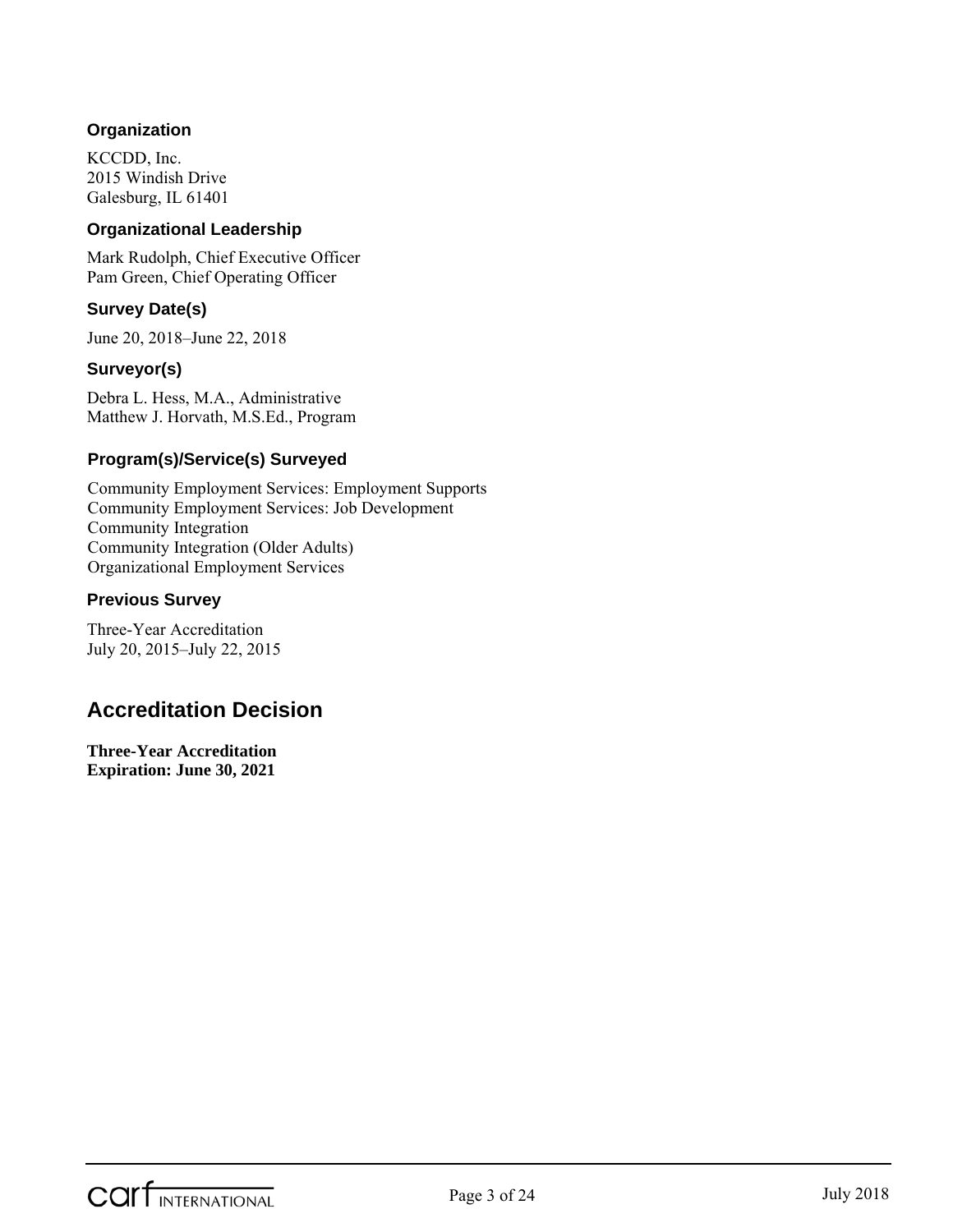## **Executive Summary**

This report contains the findings of CARF's on-site survey of KCCDD, Inc. conducted June 20, 2018–June 22, 2018. This report includes the following information:

- Documentation of the accreditation decision and the basis for the decision as determined by CARF's consideration of the survey findings.
- Identification of the specific program(s)/service(s) and location(s) to which this accreditation decision applies.
- Identification of the CARF surveyor(s) who conducted the survey and an overview of the CARF survey process and how conformance to the standards was determined.
- Feedback on the organization's strengths and recognition of any areas where the organization demonstrated exemplary conformance to the standards.
- Documentation of the specific sections of the CARF standards that were applied on the survey.
- Recommendations for improvement in any areas where the organization did not meet the minimum requirements to demonstrate full conformance to the standards.
- Any consultative suggestions documented by the surveyor(s) to help the organization improve its program(s)/service(s) and business operations.

### **Accreditation Decision**

On balance, KCCDD, Inc. demonstrated substantial conformance to the standards. KCCDD has a long history of providing quality services to clients with high needs. The organization provides vital services to its community, and its caring, capable staff members are dedicated to its mission. KCCDD's steady implementation of its strategic plan has guided the organization to a position of financial stability that positions it well for the future. The current leadership team is action oriented and well poised to respond to the few recommendations made in this report. Leadership and direct service staff members are motivated to use the CARF standards to improve their work with the clients. The organization is urged to continue its goal of excellence in its business and service delivery. The receptivity to the consultation and recommendations that were offered and the steps taken instill confidence that the organization will use the results of this survey to further improve organizational and service quality.

KCCDD, Inc. appears likely to maintain and/or improve its current method of operation and demonstrates a commitment to ongoing quality improvement. KCCDD, Inc. is required to submit a post-survey Quality Improvement Plan (QIP) to CARF that addresses all recommendations identified in this report.

**KCCDD, Inc. has earned a Three-Year Accreditation.** The leadership team and staff are complimented and congratulated for this achievement. In order to maintain this accreditation, throughout the term of accreditation, the organization is required to:

- Submit annual reporting documents and other required information to CARF, as detailed in the Accreditation Policies and Procedures section in the standards manual.
- Maintain ongoing conformance to CARF's standards, satisfy all accreditation conditions, and comply with all accreditation policies and procedures, as they are published and made effective by CARF.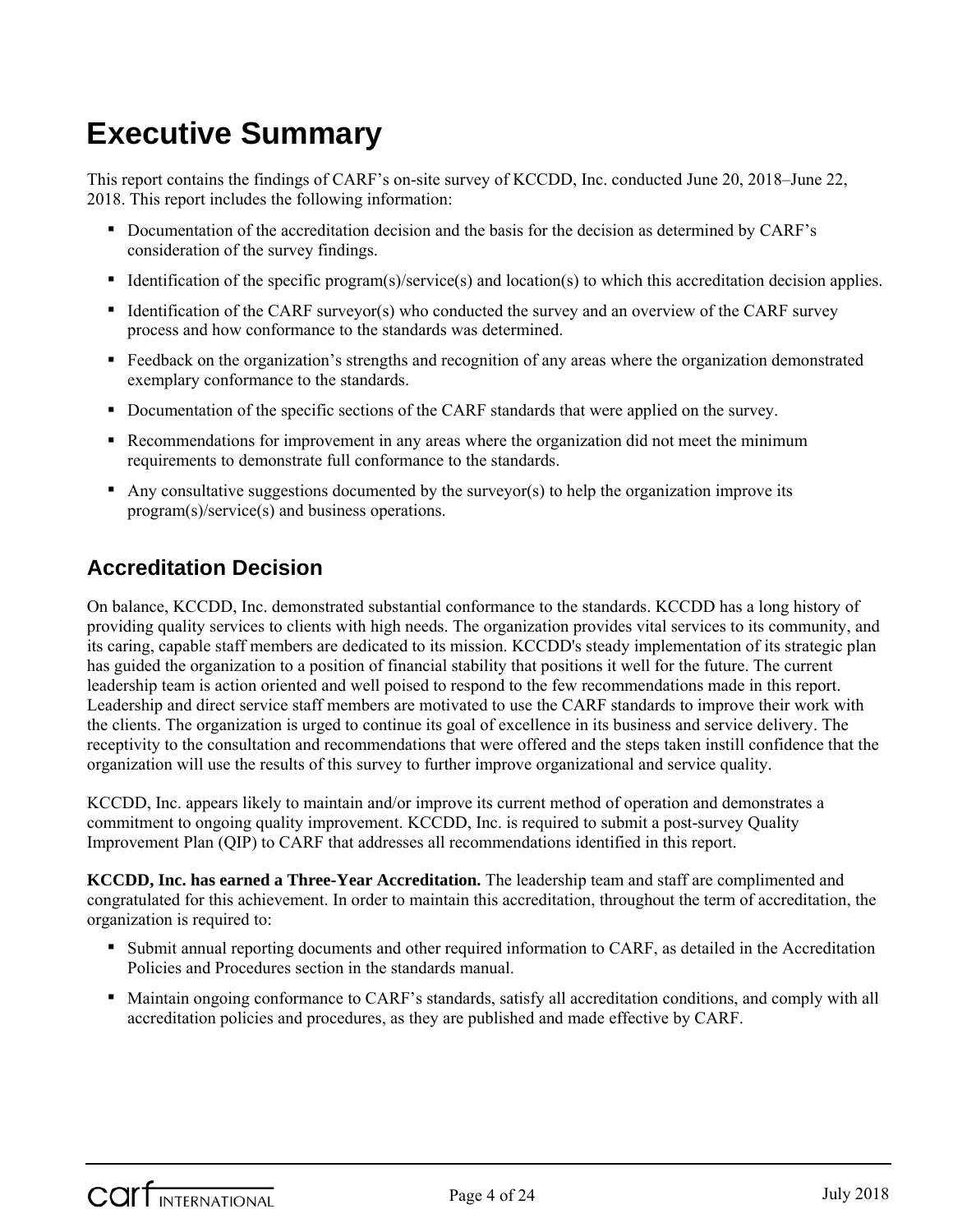## **Survey Details**

### **Survey Participants**

The survey of KCCDD, Inc. was conducted by the following CARF surveyor(s):

- Debra L. Hess, M.A., Administrative
- Matthew J. Horvath, M.S.Ed., Program

CARF considers the involvement of persons served to be vital to the survey process. As part of the accreditation survey for all organizations, CARF surveyors interact with and conduct direct, confidential interviews with consenting current and former persons served in the program(s)/service(s) for which the organization is seeking accreditation. In addition, as applicable and available, interviews may be conducted with family members and/or representatives of the persons served such as guardians, advocates, or members of their support system.

Interviews are also conducted with individuals associated with the organization, as applicable, which may include:

- The organization's leadership, such as board members, executives, owners, and managers.
- Business unit resources, such as finance and human resources.
- Personnel who serve and directly interact with persons served in the program(s)/service(s) for which the organization is seeking accreditation.
- Other stakeholders, such as referral sources, payers, insurers, and fiscal intermediaries.
- Community constituents and governmental representatives.

### **Survey Activities**

Achieving CARF accreditation involves demonstrating conformance to the applicable CARF standards, evidenced through observable practices, verifiable results over time, and comprehensive supporting documentation. The survey of KCCDD, Inc. and its program(s)/service(s) consisted of the following activities:

- Confidential interviews and direct interactions, as outlined in the previous section.
- Direct observation of the organization's operations and service delivery practices.
- Observation of the organization's location(s) where services are delivered.
- Review of organizational documents, which may include policies; plans; written procedures; promotional materials; governing documents, such as articles of incorporation and bylaws; financial statements; and other documents necessary to determine conformance to standards.
- Review of documents related to program/service design, delivery, outcomes, and improvement, such as program descriptions, records of services provided, documentation of reviews of program resources and services conducted, and program evaluations.
- Review of records of current and former persons served.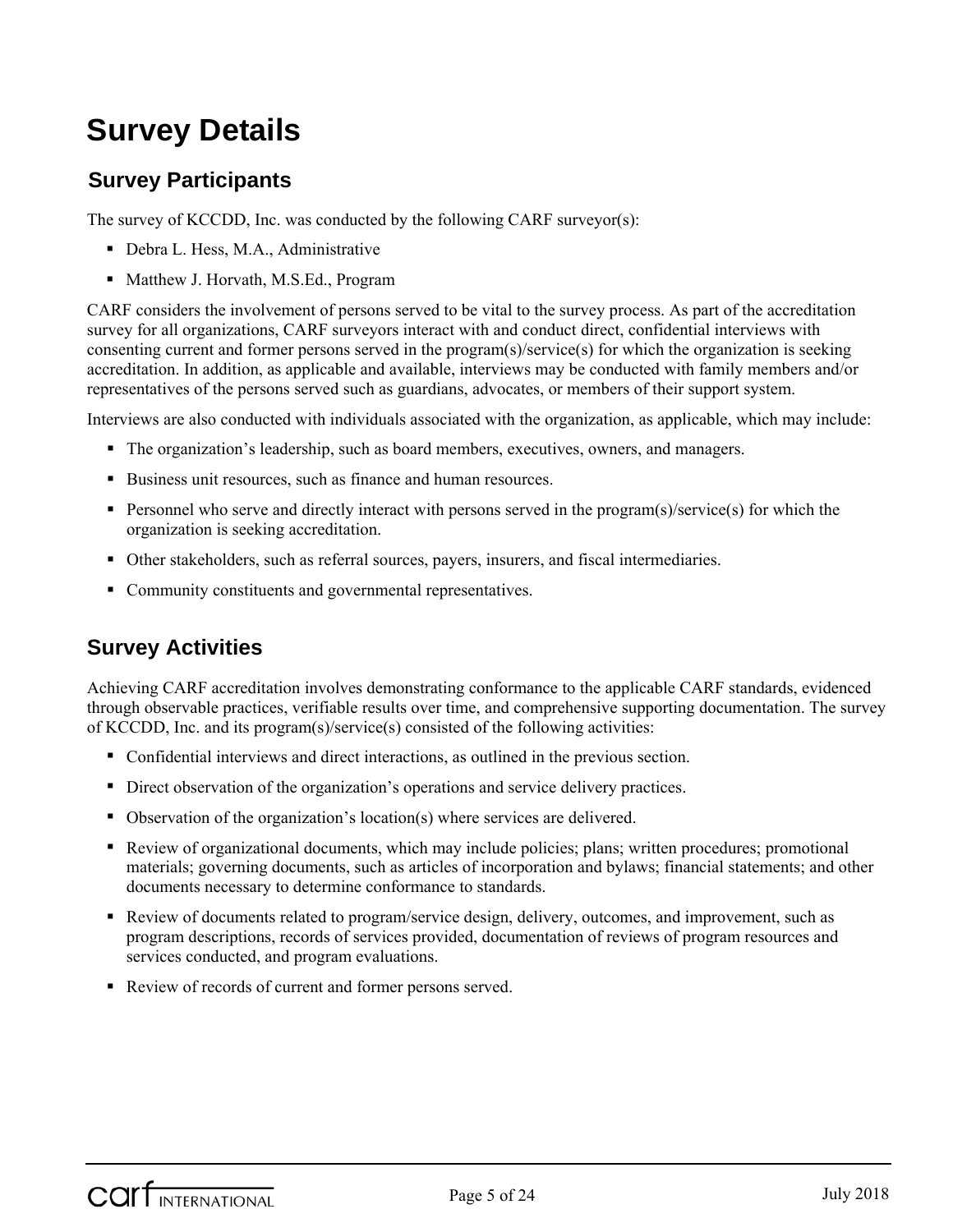### **Program(s)/Service(s) Surveyed**

The survey addressed by this report is specific to the following program(s)/service(s):

- Community Employment Services: Employment Supports
- Community Employment Services: Job Development
- Community Integration
- Community Integration (Older Adults)
- Organizational Employment Services

A list of the organization's accredited program(s)/service(s) by location is included at the end of this report.

### **Representations and Constraints**

The accreditation decision and survey findings contained in this report are based on an on-balance consideration of the information obtained by the surveyor(s) during the on-site survey. Any information that was unavailable, not presented, or outside the scope of the survey was not considered and, had it been considered, may have affected the contents of this report. If at any time CARF subsequently learns or has reason to believe that the organization did not participate in the accreditation process in good faith or that any information presented was not accurate, truthful, or complete, CARF may modify the accreditation decision, up to and including revocation of accreditation.

## **Survey Findings**

This report provides a summary of the organization's strengths and identifies the sections of the CARF standards that were applied on the survey and the findings in each area. In conjunction with its evaluation of conformance to the specific program/service standards, CARF assessed conformance to its business practice standards, referred to as Section 1. ASPIRE to Excellence, which are designed to support the delivery of the program(s)/service(s) within a sound business operating framework to promote long-term success.

The specific standards applied from each section vary based on a variety of factors, including, but not limited to, the scope(s) of the program(s)/service(s), population(s) served, location(s), methods of service delivery, and survey type. Information about the specific standards applied on each survey is included in the standards manual and other instructions that may be provided by CARF.

### **Areas of Strength**

CARF found that KCCDD, Inc. demonstrated the following strengths:

 KCCDD is a valued partner and has developed an excellent name for itself in its community. The organization is viewed as an excellent provider of important services that succeeds in assisting its clients to engage in meaningful activities and increase inclusion in the community. Clients out and about in their community, individuals working at jobs, and even people riding on parade floats all act to bring KCCDD and the community together. A well-established name in the local community furthers opportunities for the clients and business contracts, and it also furthers the mission of the organization.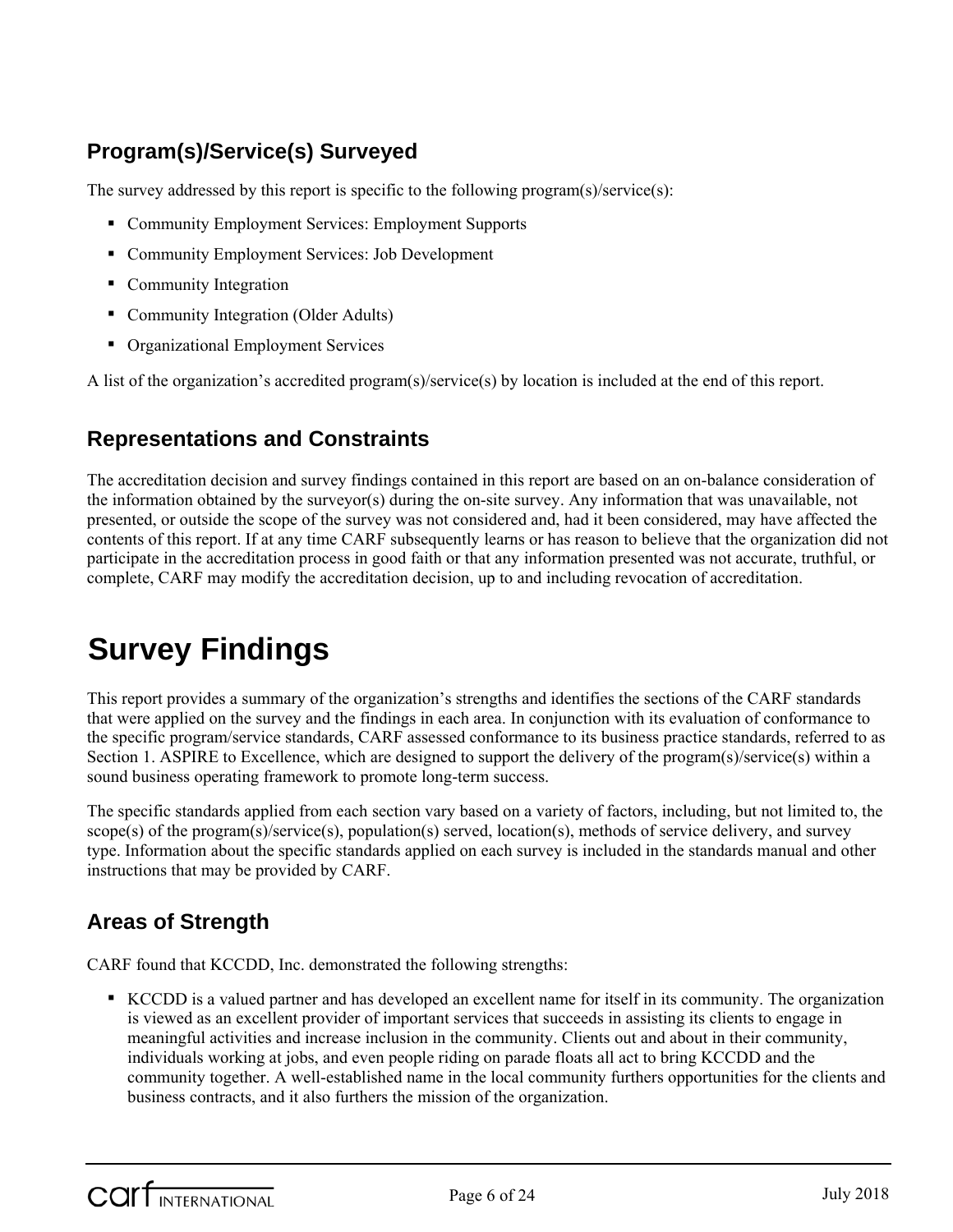- The board of directors is active, supportive, and engaged in the governance of the organization and gives ongoing support to the leadership and staff.
- The organization's leadership is motivated, informed, and capable of ensuring the continuation of needed services in the community despite numerous challenges, including continuous threats and changes to state funding.
- Staff members truly care for the clients and know the clients so well that they understand individual communication styles, preferences, needs, and wishes.
- The strategic plan guides the actions of the organization on a daily basis and focuses on crucial long-term directions. The summary document is easy to read and clearly tracks progress on the goals set.
- KCCDD is congratulated for its work in the local community, which resulted in citizens voting to levy a tax to support services for the community's vulnerable populations.
- The finance report dashboard allows key personnel and board members to easily track important financial metrics and performance.
- KCCDD is complimented for its use of the Therap® Electronic Documentation System. This system enables access to real-time information, quick access to pertinent client information, and produces accurate and timely billing. In addition, Therap is able to maximize staff time for record keeping and record access.
- A KCCDD staff member has achieved status as a certified trainer with the organization's electronic medical record. Facilitating this achievement for the staff member has allowed KCCDD to fully implement this technology, increase efficiency, and realize the potential of this tool.
- The accessibility and the technology plans are both excellent. The documents are thorough, are practical, and balance long-term improvements and the short-term steps to achieve them. The plans are developed through a team approach that increases visibility and buy-in.
- The organization makes good use of resources available to the general public, to nonprofits, or though purchased sources and gains access to discounted technology equipment and free training for staff and clients.
- KCCDD provides comprehensive training for all staff members.
- KCCDD maintains a very large fleet of vehicles to provide client transportation to services and facilitate community activities. The team responsible for vehicle operations effectively and efficiently oversees this large fleet and ensures safe transportation for its clients.
- All staff members encountered appeared to be focused on enhancing the lives of the clients. It was apparent that they all believe in the services they are providing and that those services are having a positive effect on the lives of the clients.
- A referral source interviewed spoke very highly of the services his agency's individuals received while attending KCCDD. Staff typically demonstrated open communication, timely reports, and going above and beyond expectations. Clients are often treated like family members.
- KCCDD has established a very accurate system to determine client wages. The system is coordinated according to specific rules established by the United States Department of Labor. The system ensures that fair and accurate wages are paid to all workers.
- KCCDD is highly commended for the vast number of partnerships and collaborations that enable the clients to be full participating members of their community. *Unique* and *creative* only begin to describe the abundance of activities that the organization offers to its clients. Some of the opportunities for clients include the Community Play Project; classes at local colleges; a wide variety of art projects, classes, and creative outlets; the Monarch Migration Festival and Waystation; and the KCCDD Cruisers. These activities not only introduce the clients to their community but also enrich the community and educate its members of the great work and people of KCCDD.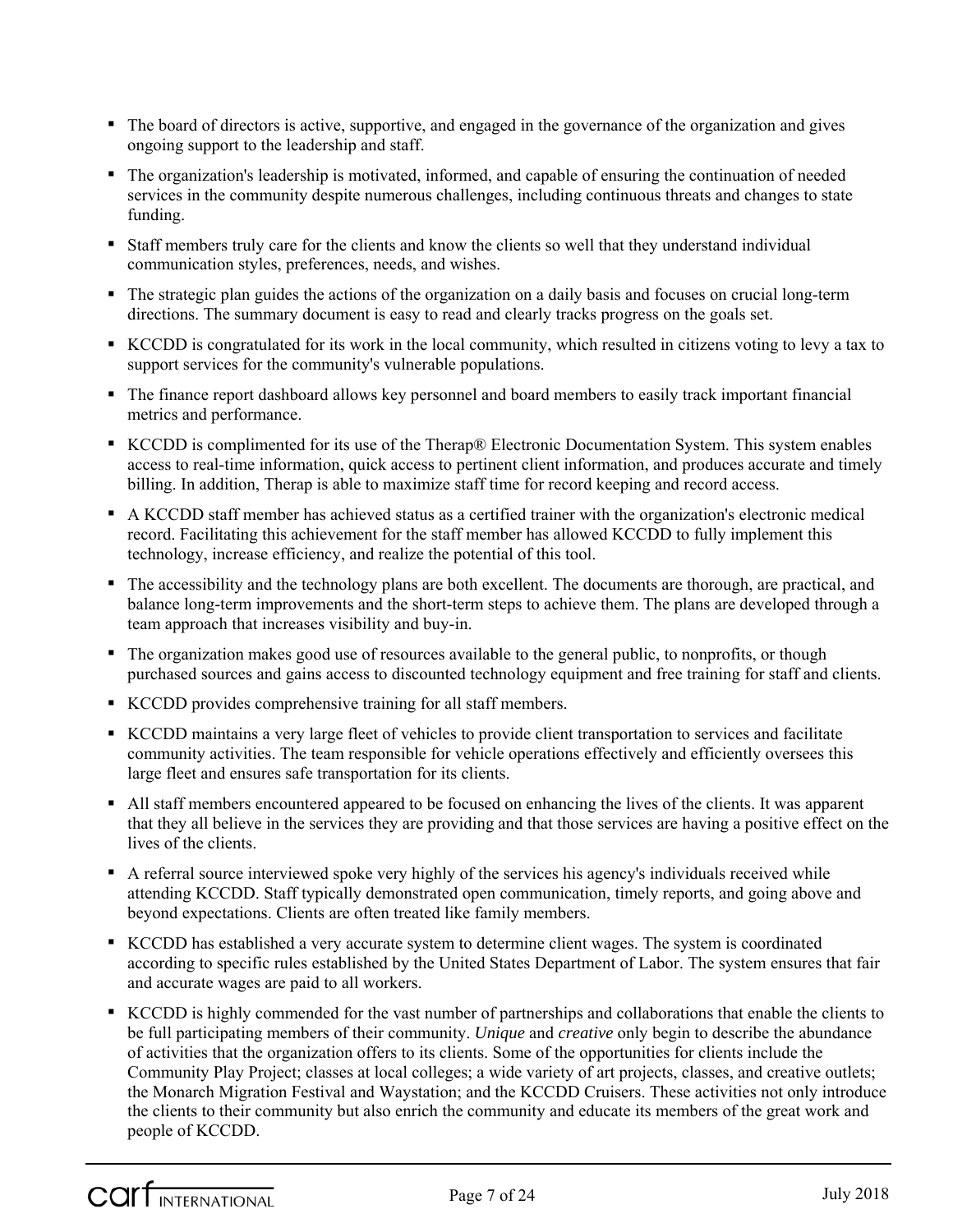The physical site of KCCDD has a very rich history. A great job is being done to ensure that areas are very nicely maintained, clean, and accommodating. Great care is taken when areas are remodeled to ensure a welcoming, functional space.

### **Opportunities for Quality Improvement**

The CARF survey process identifies opportunities for continuous improvement, a core concept of "aspiring to excellence." This section of the report lists the sections of the CARF standards that were applied on the survey, including a description of the business practice area and/or the specific program(s)/service(s) surveyed and a summary of the key areas addressed in that section of the standards.

In this section of the report, a recommendation identifies any standard for which CARF determined that the organization did not meet the minimum requirements to demonstrate full conformance. All recommendations must be addressed in a QIP submitted to CARF.

In addition, consultation may be provided for areas of or specific standards where the surveyor(s) documented suggestions that the organization may consider to improve its business or service delivery practices. Note that consultation may be offered for areas of specific standards that do not have any recommendations. Such consultation does not indicate nonconformance to the standards; it is intended to offer ideas that the organization might find helpful in its ongoing quality improvement efforts. The organization is not required to address consultation.

When CARF surveyors visit an organization, their role is that of independent peer reviewers, and their goal is not only to gather an assess information to determine conformance to the standards, but also to engage in relevant and meaningful consultative dialogue. Not all consultation or suggestions discussed during the survey are noted in this report. The organization is encouraged to review any notes made during the survey and consider the consultation or suggestions that were discussed.

During the process of preparing for a CARF accreditation survey, an organization may conduct a detailed selfassessment and engage in deliberations and discussions within the organization as well as with external stakeholders as it considers ways to implement and use the standards to guide its quality improvement efforts. The organization is encouraged to review these discussions and deliberations as it considers ways to implement innovative changes and further advance its business and service delivery practices.

## **Section 1. ASPIRE to Excellence®**

### **1.A. Leadership**

#### **Description**

CARF-accredited organizations identify leadership that embraces the values of accountability and responsibility to the individual organization's stated mission. The leadership demonstrates corporate social responsibility.

#### **Key Areas Addressed**

- Leadership structure
- Leadership guidance
- Commitment to diversity
- Corporate responsibility
- Corporate compliance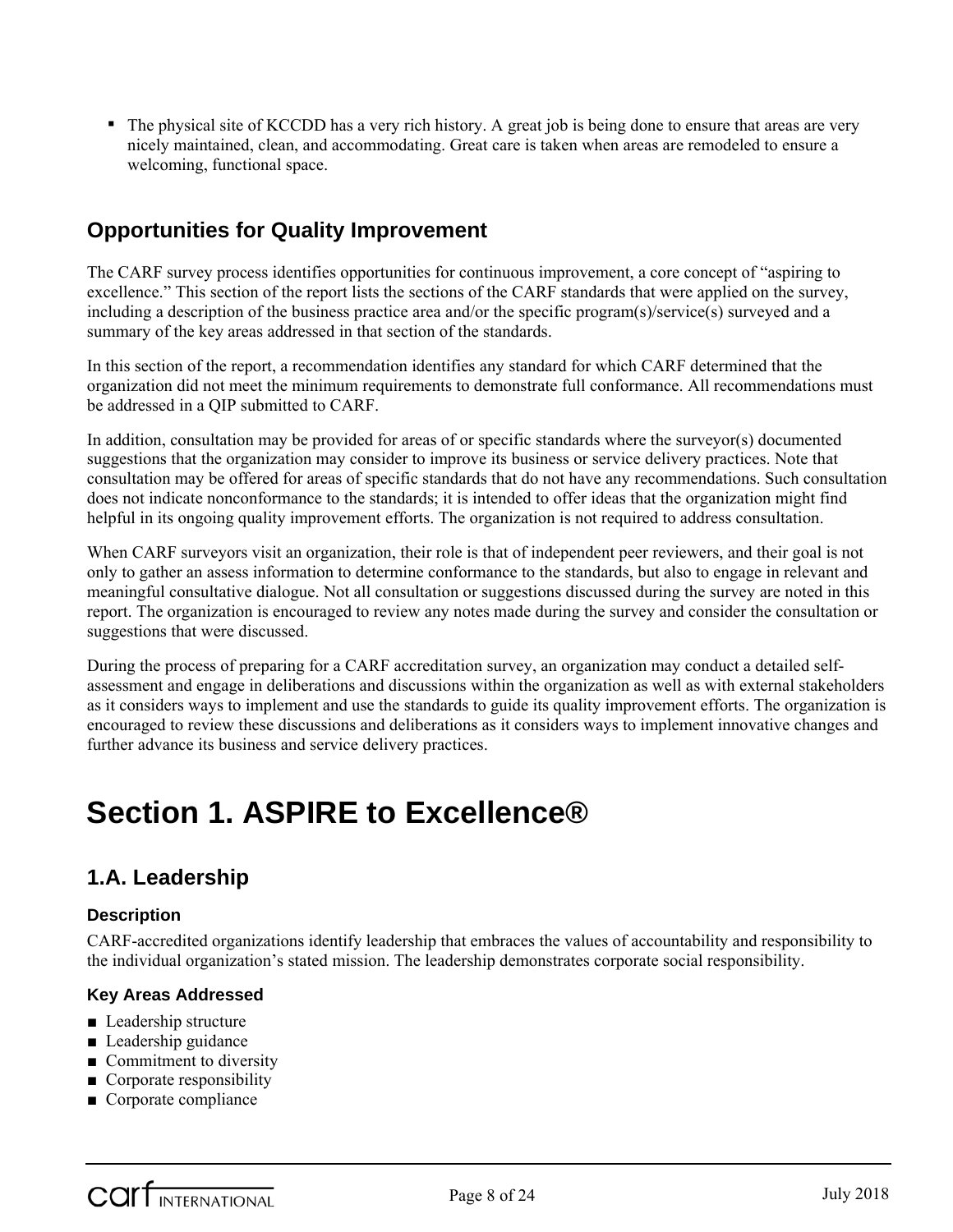#### **Recommendations**

There are no recommendations in this area.

#### **Consultation**

 It is suggested that the cultural competency and diversity plan include a brief description of the demographics of the community so that trends can be seen and responded to. Further, it is suggested that the description be updated as changes occur.

### **1.C. Strategic Planning**

#### **Description**

CARF-accredited organizations establish a foundation for success through strategic planning focused on taking advantage of strengths and opportunities and addressing weaknesses and threats.

#### **Key Areas Addressed**

- Strategic planning considers stakeholder expectations and environmental impacts
- Written strategic plan sets goals
- Plan is implemented, shared, and kept relevant

#### **Recommendations**

There are no recommendations in this area.

### **1.D. Input from Persons Served and Other Stakeholders**

#### **Description**

CARF-accredited organizations continually focus on the expectations of the persons served and other stakeholders. The standards in this subsection direct the organization's focus to soliciting, collecting, analyzing, and using input from all stakeholders to create services that meet or exceed the expectations of the persons served, the community, and other stakeholders.

#### **Key Areas Addressed**

- Ongoing collection of information from a variety of sources
- Analysis and integration into business practices
- Leadership response to information collected

#### **Recommendations**

There are no recommendations in this area.

### **1.E. Legal Requirements**

#### **Description**

CARF-accredited organizations comply with all legal and regulatory requirements.

#### **Key Areas Addressed**

■ Compliance with all legal/regulatory requirements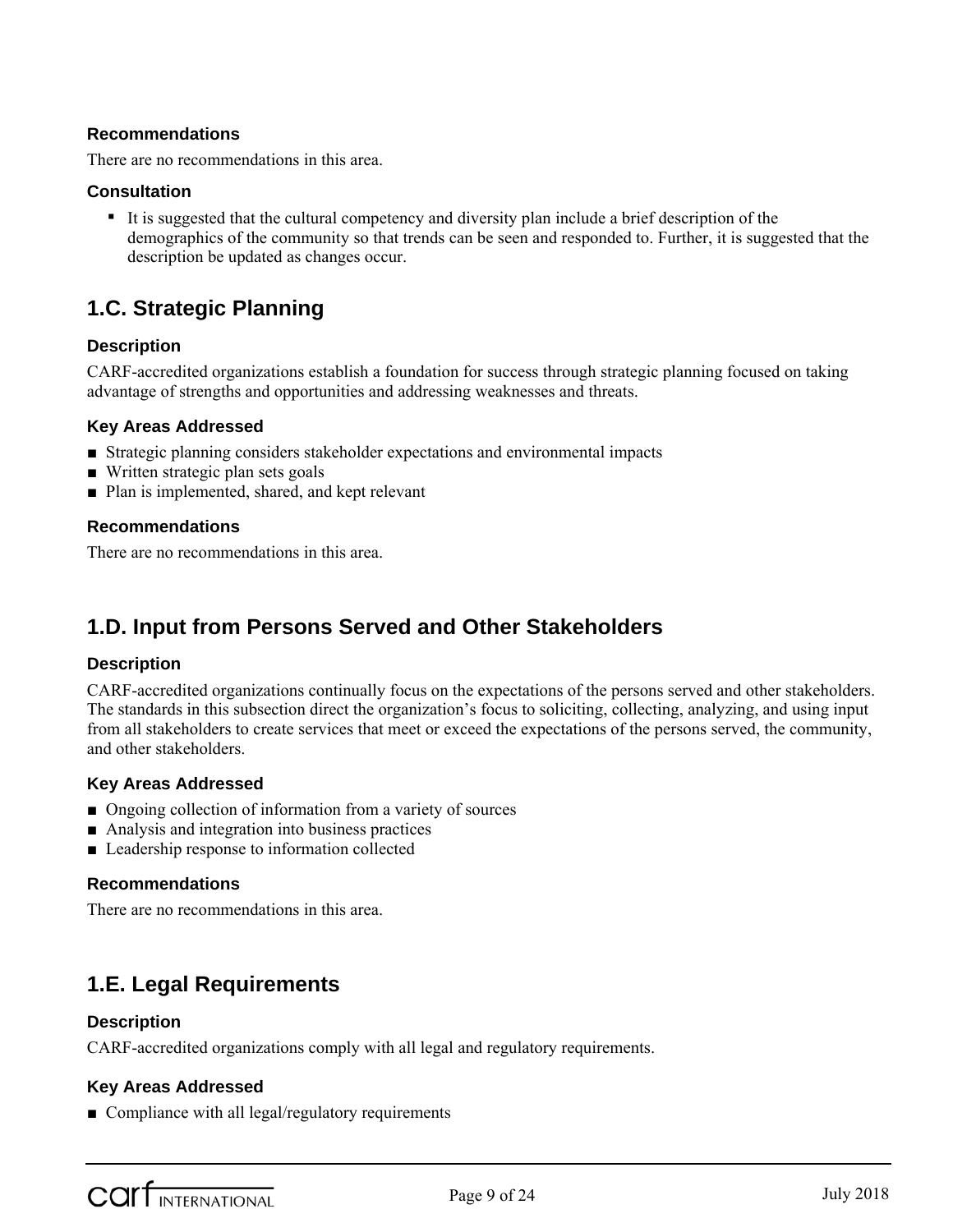#### **Recommendations**

There are no recommendations in this area.

### **1.F. Financial Planning and Management**

#### **Description**

CARF-accredited organizations strive to be financially responsible and solvent, conducting fiscal management in a manner that supports their mission, values, and performance objectives. Fiscal practices adhere to established accounting principles and business practices. Fiscal management covers daily operational cost management and incorporates plans for long-term solvency.

#### **Key Areas Addressed**

- Budget(s) prepared, shared, and reflective of strategic planning
- Financial results reported/compared to budgeted performance
- Organization review
- Fiscal policies and procedures
- Review of service billing records and fee structure
- Financial review/audit
- Safeguarding funds of persons served

#### **Recommendations**

There are no recommendations in this area.

### **1.G. Risk Management**

#### **Description**

CARF-accredited organizations engage in a coordinated set of activities designed to control threats to their people, property, income, goodwill, and ability to accomplish goals.

#### **Key Areas Addressed**

- Identification of loss exposures
- Development of risk management plan
- Adequate insurance coverage

#### **Recommendations**

There are no recommendations in this area.

### **1.H. Health and Safety**

#### **Description**

CARF-accredited organizations maintain healthy, safe, and clean environments that support quality services and minimize risk of harm to persons served, personnel, and other stakeholders.

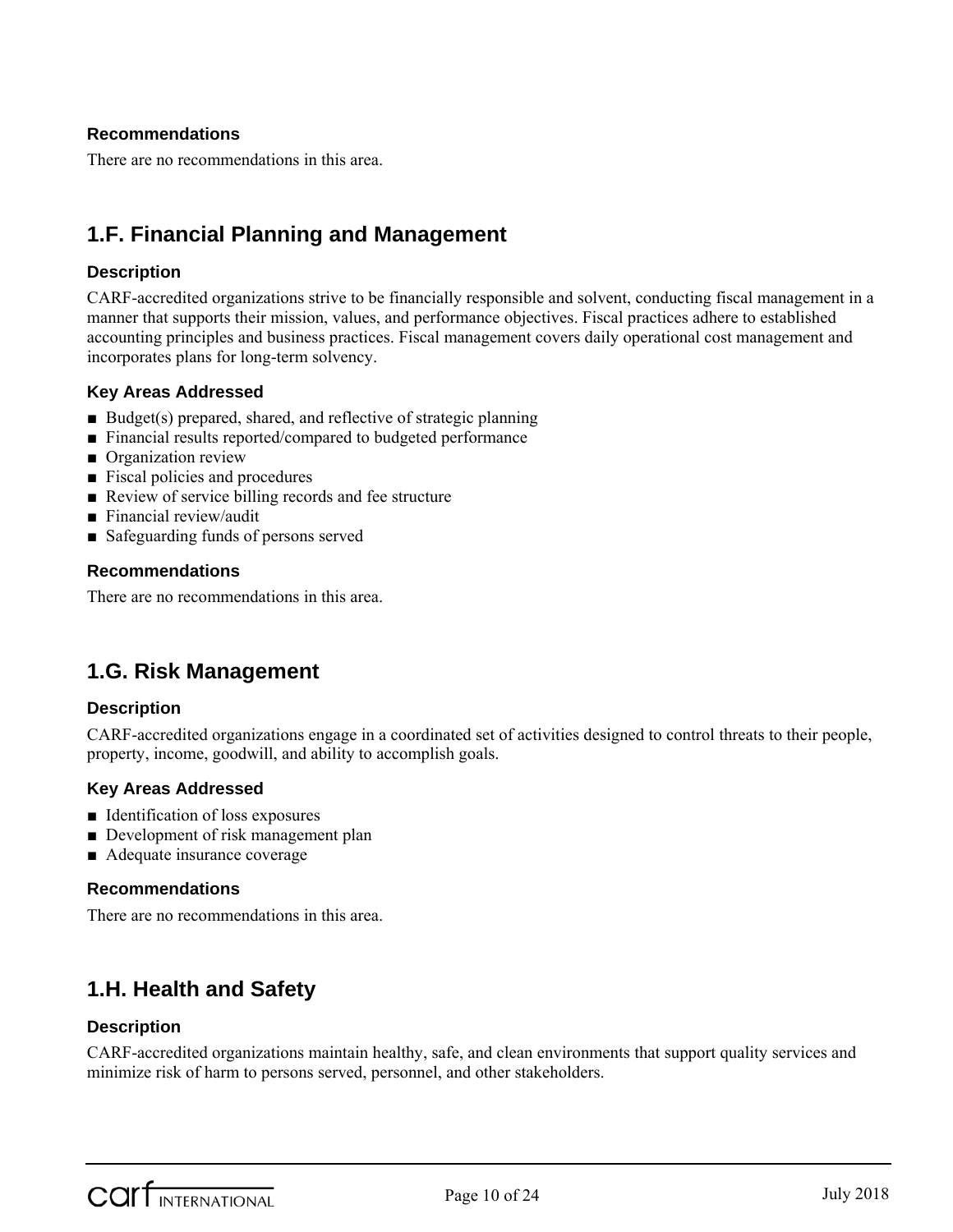#### **Key Areas Addressed**

- Inspections
- Emergency procedures
- Access to emergency first aid
- Competency of personnel in safety procedures
- Reporting/reviewing critical incidents
- Infection control

#### **Recommendations**

#### **1.H.5.a.(6)**

**1.H.5.b.(2)**

The written emergency procedures for violent or other threatening situations should satisfy practices appropriate for the locale. Portions of this procedure are already in place and the organization is working to edit and add to this procedure. It may be helpful to continue to research and include procedures for a violent intruder.

#### **1.H.7.a.(1)**

#### **1.H.7.a.(2)**

Unannounced tests of all emergency procedures should be conducted at least annually on each shift and at each location and include violent situations. It is suggested that KCCDD continue to consult with local law enforcement on best practices for responding to violent situations.

#### **Consultation**

 KCCDD provides a written analysis of critical incidents on a quarterly basis. The organization might consider including comparisons across years to allow for analysis of emerging trends.

### **1.I. Human Resources**

#### **Description**

CARF-accredited organizations demonstrate that they value their human resources. It should be evident that personnel are involved and engaged in the success of the organization and the persons they serve.

#### **Key Areas Addressed**

- Adequate staffing
- Verification of background/credentials
- Recruitment/retention efforts
- Personnel skills/characteristics
- Annual review of job descriptions/performance
- Policies regarding students/volunteers, if applicable

#### **Recommendations**

There are no recommendations in this area.

### **1.J. Technology**

#### **Description**

CARF-accredited organizations plan for the use of technology to support and advance effective and efficient service and business practices.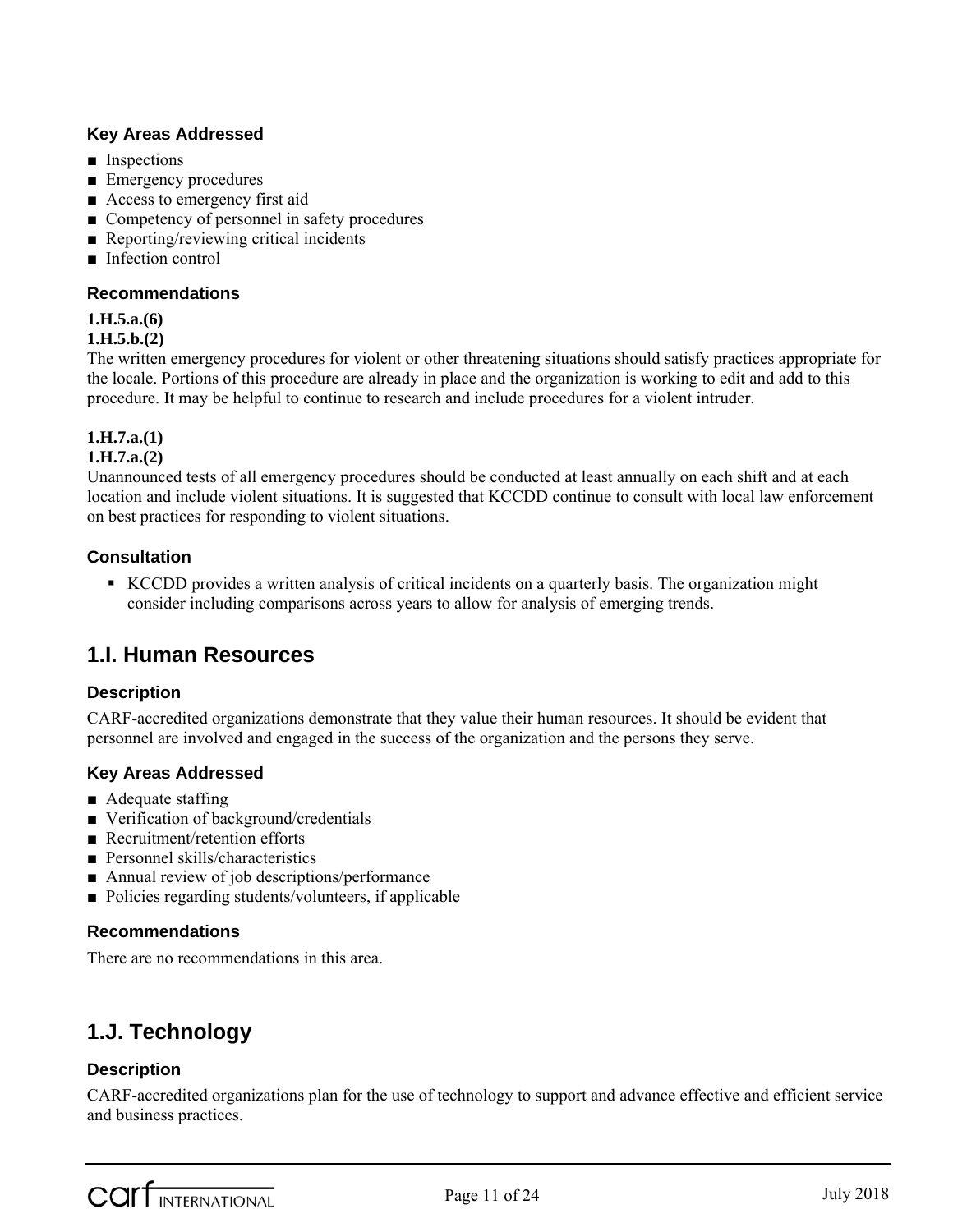#### **Key Areas Addressed**

- Written technology and system plan
- Written procedures for the use of information and communication technologies (ICT) in service delivery, if applicable
- Training for personnel, persons served, and others on ICT equipment, if applicable
- Provision of information relevant to the ICT session, if applicable
- Maintenance of ICT equipment in accordance with manufacturer recommendations, if applicable
- Emergency procedures that address unique aspects of service delivery via ICT, if applicable

#### **Recommendations**

There are no recommendations in this area.

### **1.K. Rights of Persons Served**

#### **Description**

CARF-accredited organizations protect and promote the rights of all persons served. This commitment guides the delivery of services and ongoing interactions with the persons served.

#### **Key Areas Addressed**

- Communication of rights
- Policies that promote rights
- Complaint, grievance, and appeals policy
- Annual review of complaints

#### **Recommendations**

There are no recommendations in this area.

### **1.L. Accessibility**

#### **Description**

CARF-accredited organizations promote accessibility and the removal of barriers for the persons served and other stakeholders.

#### **Key Areas Addressed**

- $\blacksquare$  Written accessibility plan(s)
- Requests for reasonable accommodations

#### **Recommendations**

There are no recommendations in this area.

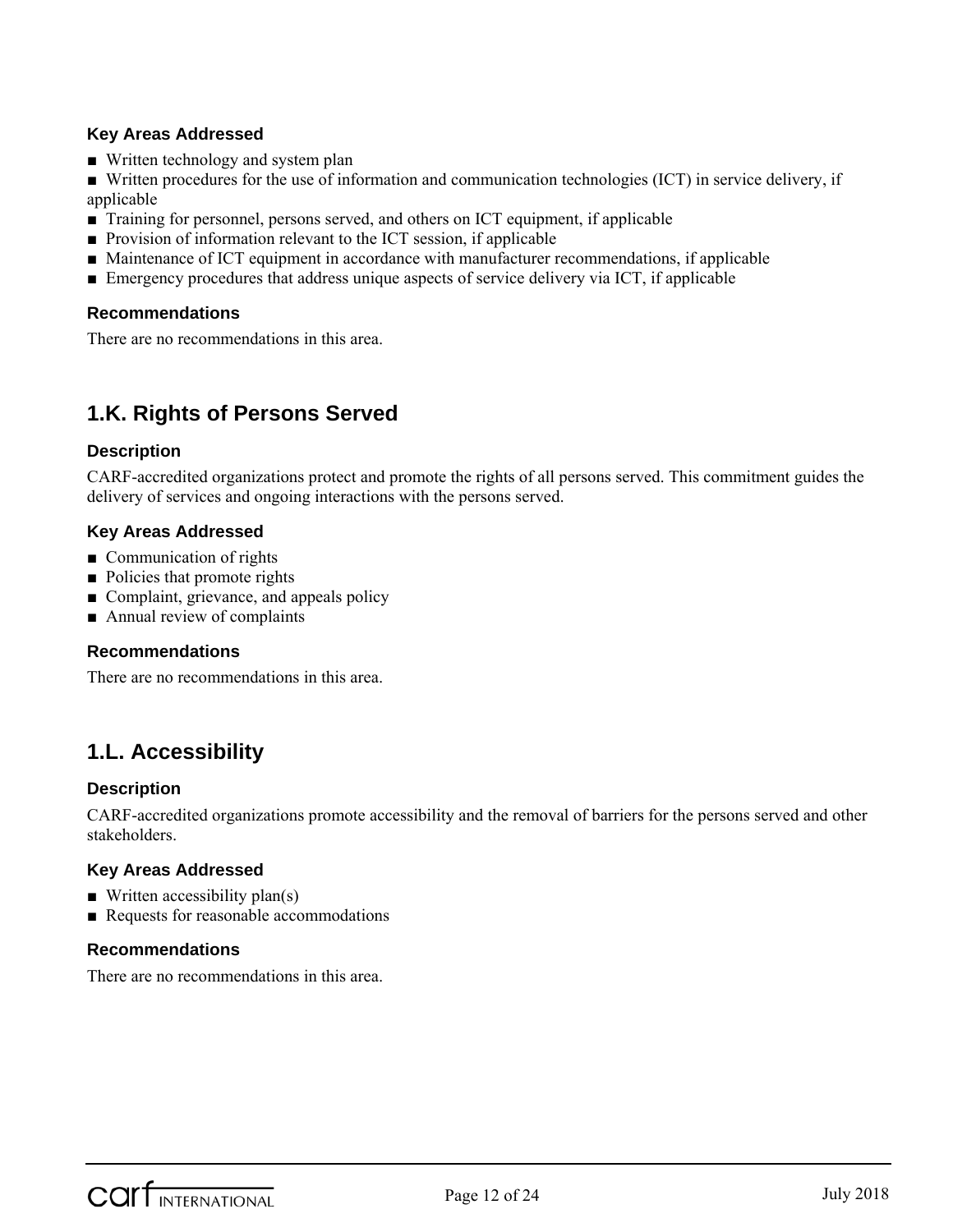### **1.M. Performance Measurement and Management**

#### **Description**

CARF-accredited organizations are committed to continually improving their organizations and service delivery to the persons served. Data are collected and analyzed, and information is used to manage and improve service delivery.

#### **Key Areas Addressed**

- Information collection, use, and management
- Setting and measuring performance indicators

#### **Recommendations**

There are no recommendations in this area.

#### **Consultation**

 KCCDD might consider utilizing the already collected attendance data or program enrollment census data as a measure of access and to assist in planning when staffing increases may be warranted.

### **1.N. Performance Improvement**

#### **Description**

The dynamic nature of continuous improvement in a CARF-accredited organization sets it apart from other organizations providing similar services. CARF-accredited organizations share and provide the persons served and other interested stakeholders with ongoing information about their actual performance as a business entity and their ability to achieve optimal outcomes for the persons served through their programs and services.

#### **Key Areas Addressed**

- Proactive performance improvement
- Performance information shared with all stakeholders

#### **Recommendations**

There are no recommendations in this area.

## **Section 2. Quality Individualized Services and Supports**

### **2.A. Program/Service Structure**

#### **Description**

A fundamental responsibility of the organization is to provide a comprehensive program structure. The staffing is designed to maximize opportunities for the persons served to obtain and participate in the services provided.

#### **Key Areas Addressed**

- Services are person-centered and individualized
- Persons are given information about the organization's purposes and ability to address desired outcomes
- Documented scope of services shared with stakeholders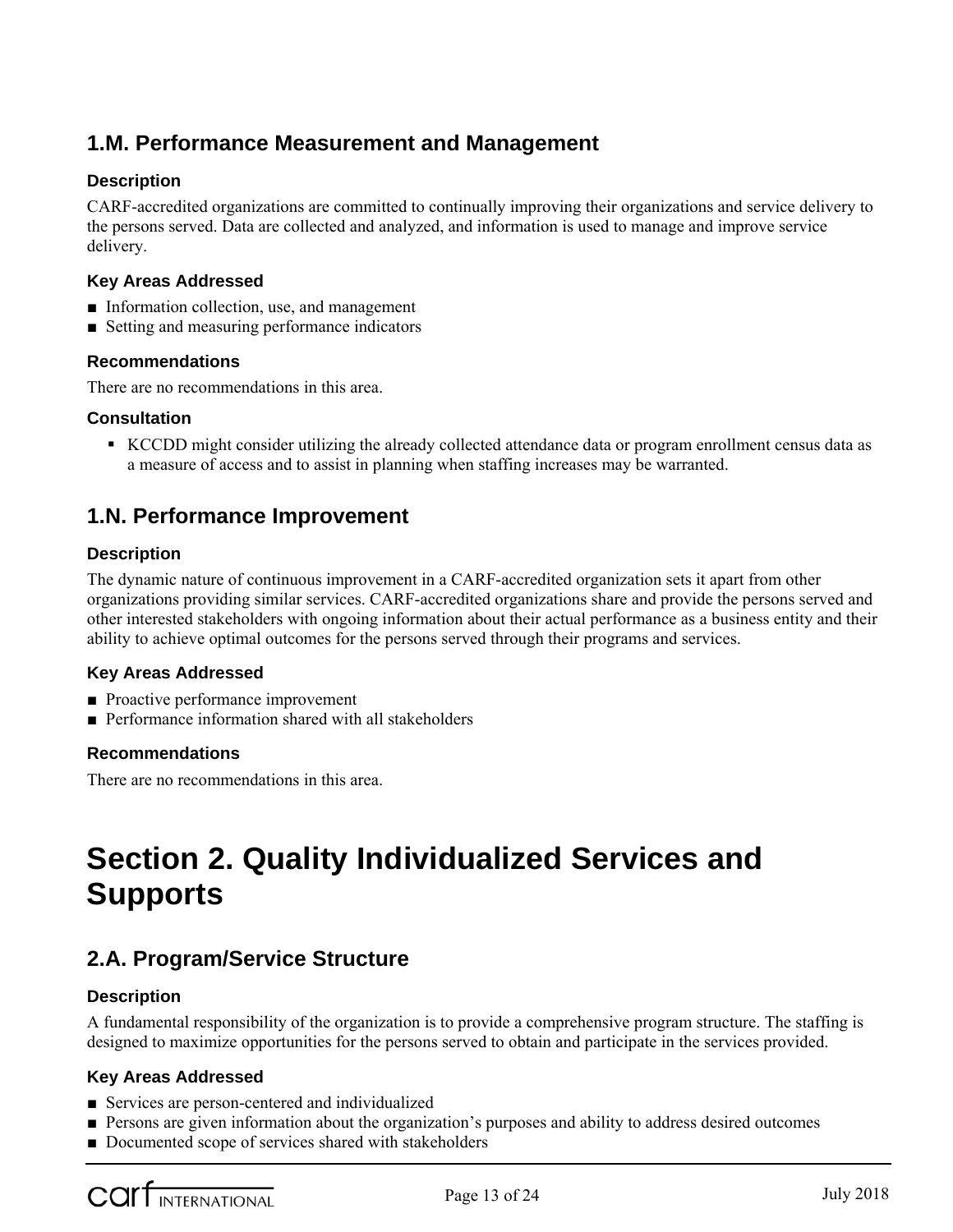- Service delivery based on accepted field practices
- Communication for effective service delivery
- Entrance/exit/transition criteria

#### **Recommendations**

There are no recommendations in this area.

### **2.B. Individual-Centered Service Planning, Design, and Delivery**

#### **Description**

Improvement of the quality of an individual's services/supports requires a focus on the person and/or family served and their identified strengths, abilities, needs, and preferences. The organization's services are designed around the identified needs and desires of the persons served, are responsive to their expectations and desired outcomes from services, and are relevant to their maximum participation in the environments of their choice.

The person served participates in decision making, directing, and planning that affects his or her life. Efforts to include the person served in the direction or delivery of those services/supports are evident.

#### **Key Areas Addressed**

- Services are person-centered and individualized
- Persons are given information about the organization's purposes and ability to address desired outcomes

#### **Recommendations**

There are no recommendations in this area.

#### **Consultation**

 Although most individualized service plans contain measurable goals, it is suggested that all goals be measurable. Measurable goals enable clients, parents, and other stakeholders the ability to note progress over time. The organization might consider putting staff objectives in measurable terms by identifying objectives that are specific, measurable, attainable, relevant, and time based.

### **2.C. Medication Monitoring and Management**

#### **Key Areas Addressed**

- Current, complete records of medication used by persons served
- Written procedures for storage and safe handling of medications
- Educational resources and advocacy for persons served in decision making
- Physician review of medication use
- Training and education for persons served regarding medications

#### **Recommendations**

There are no recommendations in this area.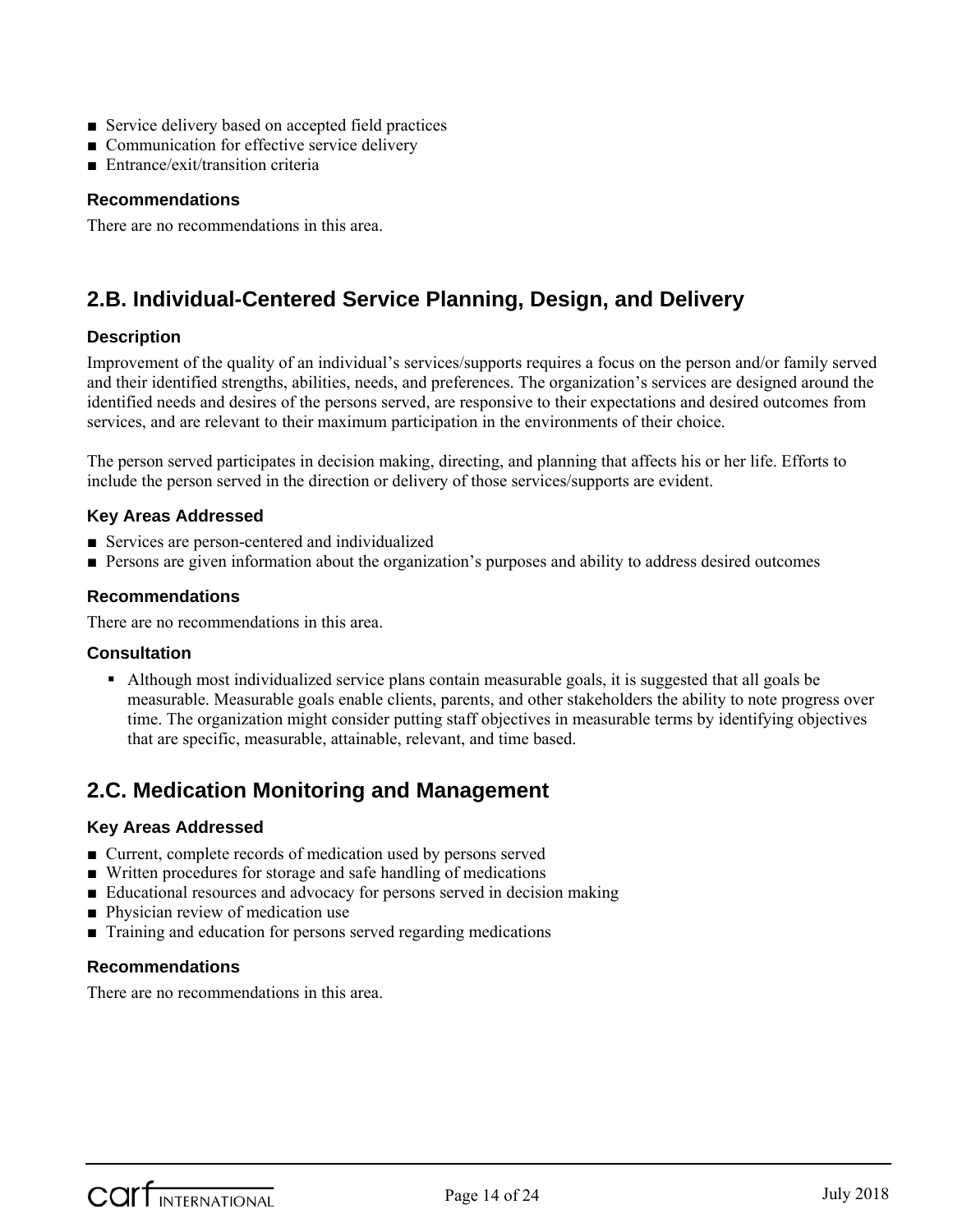### **2.D. Employment Services Principle Standards**

#### **Description**

An organization seeking CARF accreditation in the area of employment services provides individualized services and supports to achieve identified employment outcomes. The array of services and supports may include:

- Identification of employment opportunities and resources in the local job market.
- Development of viable work skills that match workforce needs within the geographic area.
- Development of realistic employment goals.
- Establishment of service plans to achieve employment outcomes.
- Identification of resources and supports to achieve and maintain employment.
- Coordination of and referral to employment-related services and supports.

The organization maintains its strategic positioning in the employment sector of the community by designing and continually improving its services based on input from the persons served and from employers in the local job market, and managing results of the organization's outcomes management system. The provision of quality employment services requires a continuous focus on the persons served and the personnel needs of employers in the organization's local job market.

Some examples of the quality results desired by the different stakeholders of these services and supports include:

- Individualized, appropriate accommodations.
- A flexible, interactive process that involves the person.
- Increased independence.
- Increased employment options.
- Timely services and reports.
- Persons served obtain and maintain employment consistent with their preferences, strengths, and needs.
- Person served obtains a job at minimum wage or higher and maintains appropriate benefits.
- Person served maintains the job.

#### **Key Areas Addressed**

- Goals of the persons served
- Personnel needs of local employers
- Community resources available
- Economic trends in the local employment sector

#### **Recommendations**

There are no recommendations in this area.

### **2.E. Community Services Principle Standards**

#### **Description**

An organization seeking CARF accreditation in the area of community services assists the persons and/or families served in obtaining access to the resources and services of their choice. The persons and/or families served are included in their communities to the degree they desire. This may be accomplished by direct service provision or linkages to existing opportunities and natural supports in the community.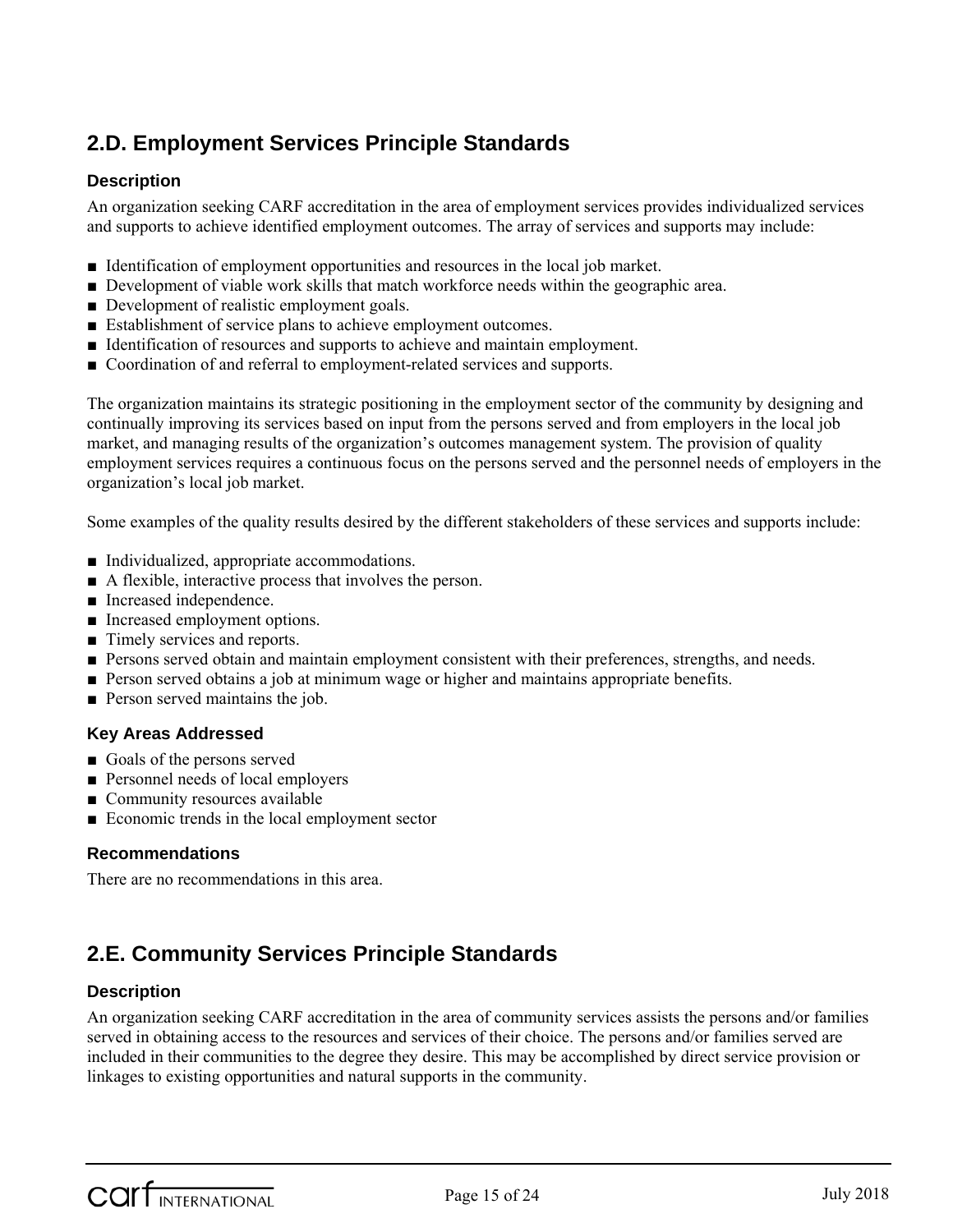The organization obtains information from the persons and/or families served regarding resources and services they want or require that will meet their identified needs, and offers an array of services it arranges for or provides. The organization provides the persons and/or families served with information so that they may make informed choices and decisions.

The services and supports are changed as necessary to meet the identified needs of the persons and/or families served and other stakeholders. Service designs address identified individual, family, socioeconomic, and cultural needs.

Expected results from these services may include:

- Increased or maintained inclusion in meaningful community activities.
- Increased or maintained ability to perform activities of daily living.
- Increased self-direction, self-determination, and self-reliance.
- Increased self-esteem.

#### **Key Areas Addressed**

- Access to community resources and services
- Enhanced quality of life
- Community inclusion
- Community participation

#### **Recommendations**

There are no recommendations in this area.

## **Section 3. Employment Services**

#### **Description**

An organization seeking CARF accreditation in the area of employment services assists the persons served through an individualized person-centered process to obtain access to the services, supports, and resources of their choice to achieve their desired outcomes. This may be accomplished by direct service provision, linkages to existing generic opportunities and natural supports in the community, or any combination of these. The persons served are included in their communities to the degree they desire.

The organization provides the persons served with information so that they may make informed choices and decisions. Although we use the phrase person served, this may also include family served, as appropriate to the service and the individual.

The services and supports are arranged and changed as necessary to meet the identified desires of the persons served. Service designs address identified individual, family, socioeconomic, and cultural preferences.

Depending on the program's scope of services, expected results from these services/supports may include:

- Increased inclusion in community activities.
- Increased self-direction, self-determination, and self-reliance
- Self-esteem.
- Community citizenship.
- Increased independence.
- Meaningful activities.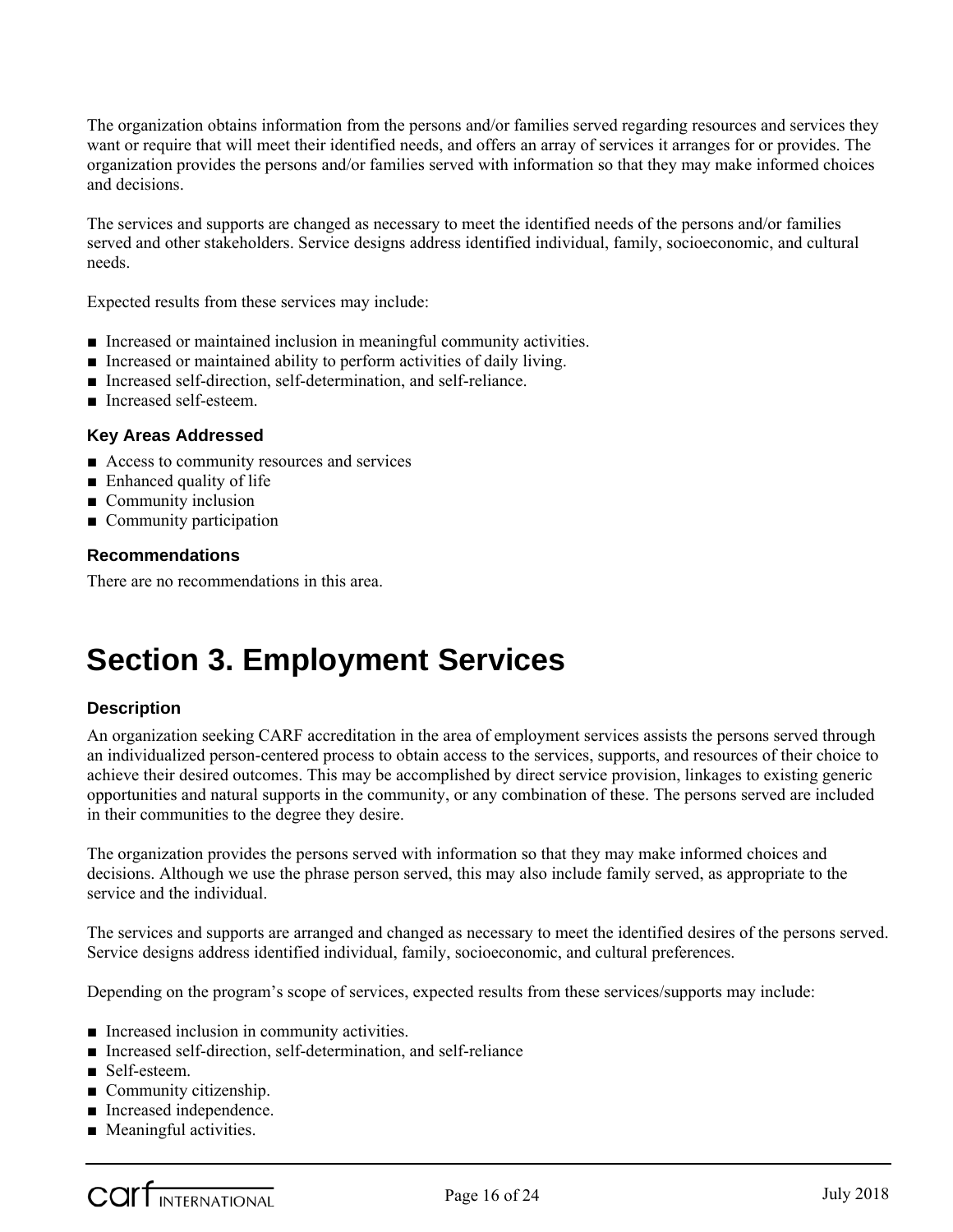- Increased employment options.
- Employment obtained and maintained.
- Competitive employment.
- Employment at or above minimum wage.
- Economic self-sufficiency.
- Employment with benefits.
- Career advancement.

### **3.F. Organizational Employment Services (OES)**

### **Description**

Organizational employment services are designed to provide paid work to the persons served in locations owned, leased, rented, or managed by the service provider. A critical component and value of organizational employment services is to use the capacity of the organization's employment and training service design to create opportunities for persons to achieve desired employment outcomes in their community of choice, including individualized competitive employment.

Service models are flexible and may include a variety of enterprises and business designs, including organizationowned businesses such as retail stores, restaurants, shops, franchises, etc.

Some examples of the quality outcomes desired by the different stakeholders of these services include:

- Movement to individualized competitive employment.
- Movement to an integrated environment.
- Increased wages.
- Pay at or above minimum wage.
- Increased skills.
- Increased work hours.
- Minimized downtime with meaningful activities available.
- Exposure to and availability of a variety of jobs.
- Increased ability to interact with others as part of a professional team and to resolve interpersonal issues appropriately.

#### **Key Areas Addressed**

- Paid work provided by organization
- Employment goals of persons served
- Legal guidelines adherence
- Increased wages and skills

#### **Recommendations**

There are no recommendations in this area.

### **3.G. Community Employment Services**

#### **Description**

Community employment services assist persons to obtain successful community employment opportunities that are responsive to their choices and preferences. Through a strengths-based approach the program provides persondirected services/supports to individuals to choose, achieve, and maintain employment in integrated community employment settings.

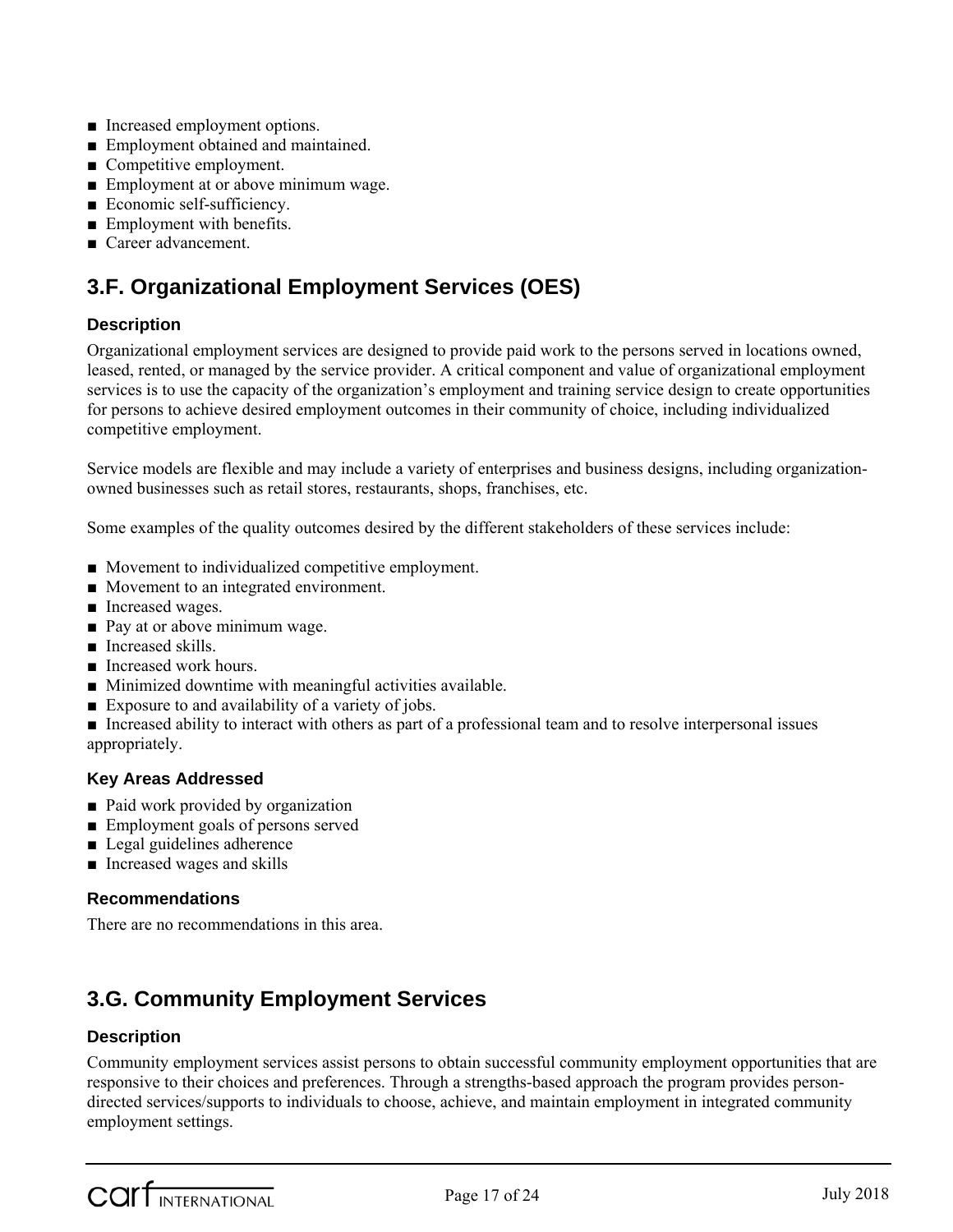Work is a fundamental part of adult life. Individually tailored job development, training, and support recognize each person's employability and potential contribution to the labor market. Persons are supported as needed through an individualized person-centered model of services to choose and obtain a successful employment opportunity consistent with their preferences, keep the employment, and find new employment if necessary or for purposes of career advancement.

Such services may be described as individualized competitive employment, individual placements, contracted temporary personnel services, competitive employment, supported employment, transitional employment, mobile work crews, contracted work groups in the community, community-based SourceAmerica® contracts, and other business-based work groups in community-integrated designs. In Canada, employment in the form of bona fide volunteer placements is possible.

Individuals may be paid by community employers or by the organization. Employment is in the community.

The following service categories are available under Community Employment Services (please refer to the program descriptions and applicable standards):

- Job Development (CES:JD)
- Employment Supports (CES:ES)

If an organization provides only Job Development or Employment Supports, then it may be accredited for only that service. If it is providing both Job Development and Employment Supports, then it must seek accreditation for both. If any clarification is needed, please contact your CARF resource specialist. There is no charge for consultation.

Note: In making the determination of what an organization is actually providing in comparison to these service descriptions, these factors are considered: the mission of the services, the program descriptions, brochures and marketing image for these services, and the outcomes of the services.

Depending on the scope of the services provided, some examples of the quality outcomes desired by the different stakeholders of these services include:

- Persons obtain community employment.
- Persons obtain individualized competitive employment.
- Employment matches interests and desires of persons.
- Wages, benefits, and hours of employment achieved as desired.
- Average number of hours worked per week increases.
- Average number of hours worked per week meets the desires of the person served.
- Full-time employment with benefits.
- Transition-age youth move directly from their educational environment into community employment.
- Potential for upward mobility.
- Self-sufficiency.
- Integration.
- Responsive services.
- Safe working conditions.
- Cost-effective for placement achieved.
- Performance level achieved meets requirements of job or position.
- Increase in skills.
- Increase in productivity.
- Increase in hours worked.
- Increase in pay.
- Employment retention.
- Increase in natural supports from coworkers.
- Persons served treated with respect.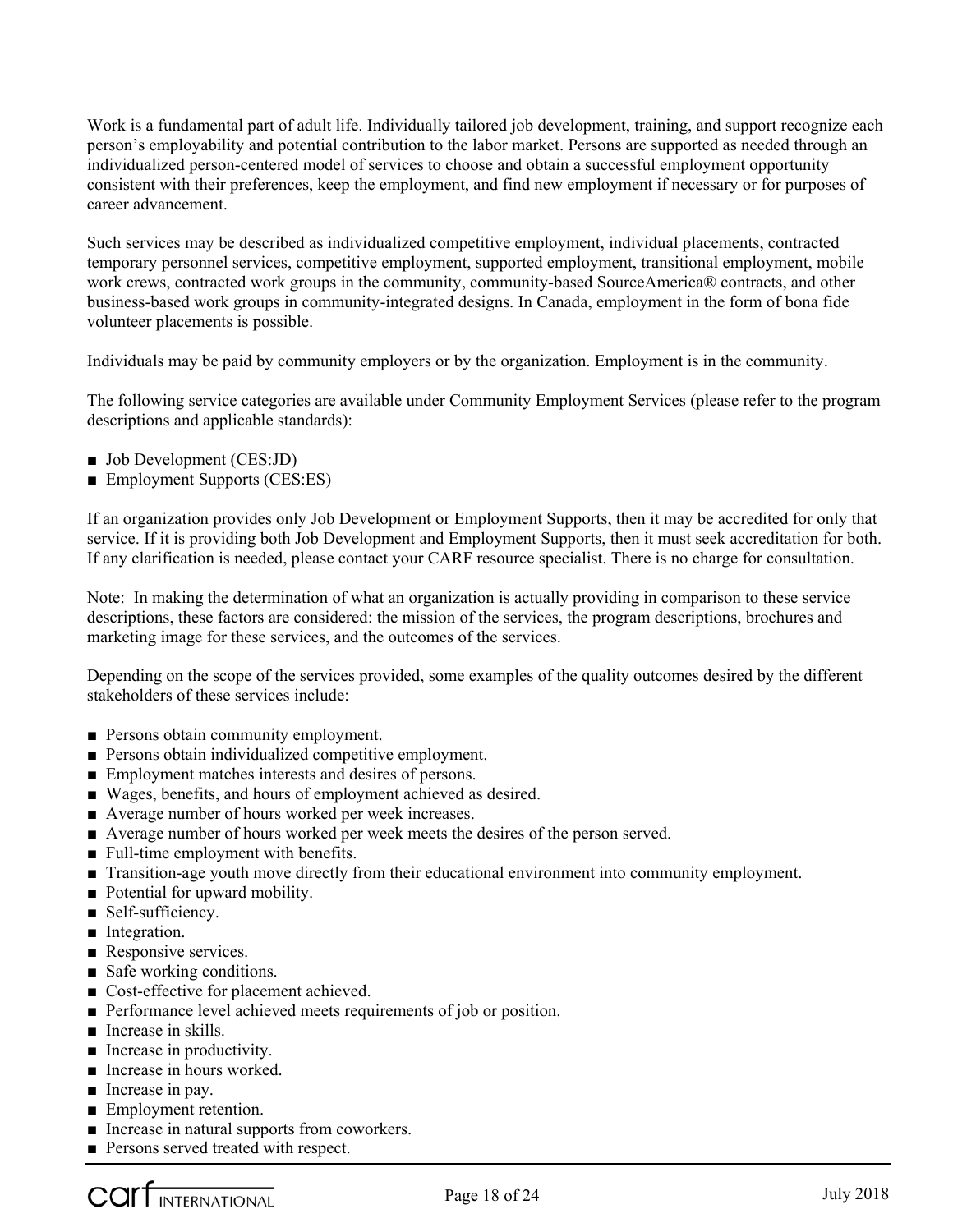- Minimize length of time for supports.
- Type and amount of staff interaction meets needs.
- Employer satisfaction.
- Responsiveness to customers.

Job Development (CES:JD): Successful job development concurrently uses assessment information about the strengths and interests of the person seeking employment to target the types of jobs available from potential employers in the local labor market. Typical job development activities include reviewing local employment opportunities and developing potential employers/customers through direct and indirect promotional strategies. Job development may include facilitating a hiring agreement between an employer and a person seeking employment. Some persons seeking employment may want assistance at only a basic, informational level, such as support for a self-directed job search.

Employment Supports (CES:ES): Employment support services promote successful training of a person to a new job, job adjustment, retention, and advancement. These services are based on the individual employee with a focus on achieving long-term retention of the person in the job. The level of employment support services is individualized to each employee and the complexity of the job.

Often supports are intensive for the initial orientation and training of an employee with the intent of leading to natural supports and/or reduced external job coaching. However, some persons may not require any employment supports at the job site; others may require intensive initial training with a quick decrease in supports, while some will be most successful when long-term supports are provided.

Supports can include assisting the employee with understanding the job culture, industry practices, and work behaviors expected by the employer. It may also include helping the employer and coworkers to understand the support strategies and accommodations needed by the worker.

Supports are a critical element of the long-term effectiveness of community employment. Support services address issues such as assistance in training a person to complete new tasks, changes in work schedule or work promotion, a decrease in productivity of the person served, adjusting to new supervisors, and managing changes in nonwork environments or other critical life activities that may affect work performance. Routine follow-up with the employer and the employee is crucial to continued job success.

#### **Key Areas Addressed**

- Integrated employment choice
- Integrated employment obtainment
- Employment provided in regular business settings
- Integrated employment retention
- Provides career advancement resources

#### **Recommendations**

There are no recommendations in this area.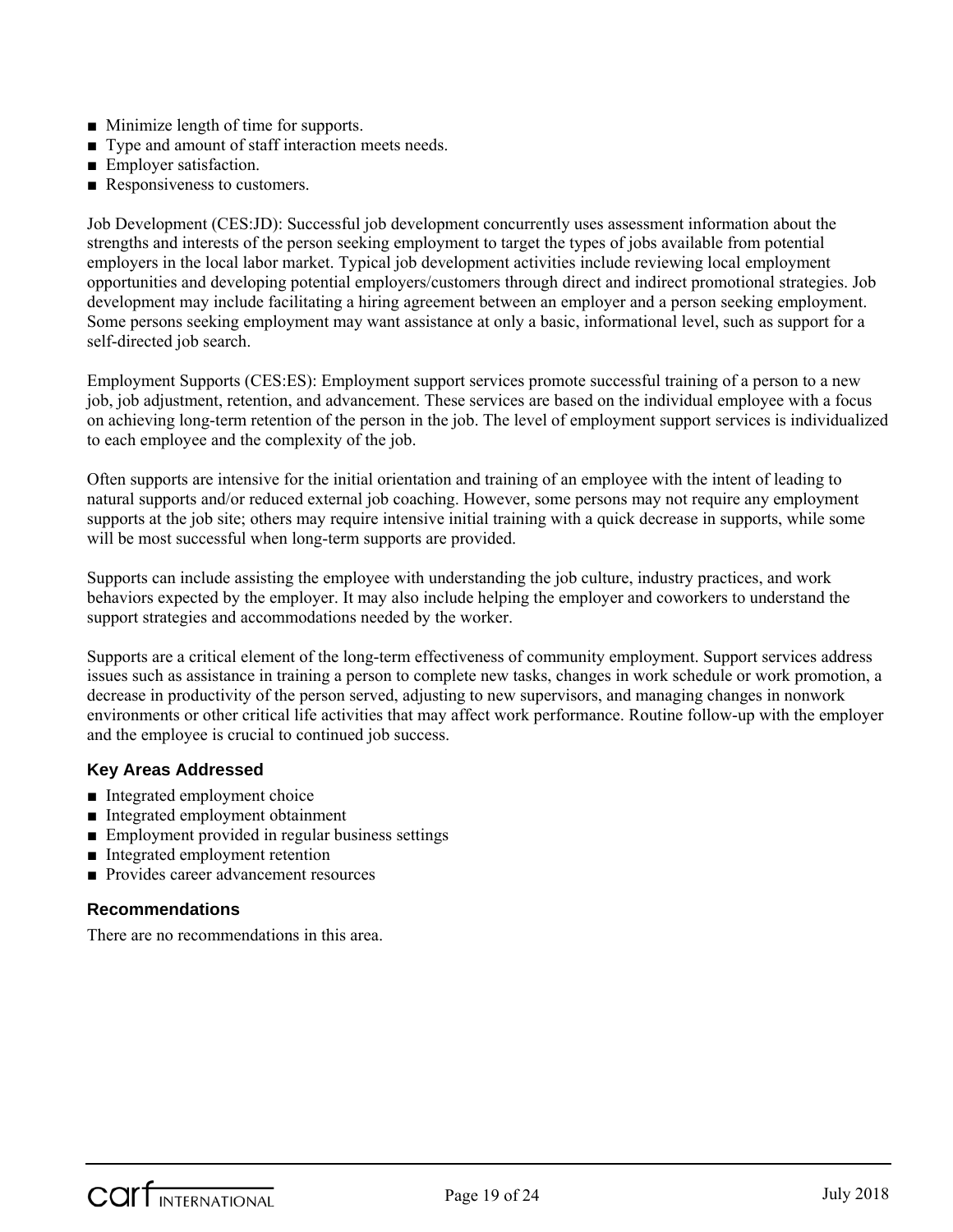## **Section 4. Community Services**

#### **Description**

An organization seeking CARF accreditation in the area of community services assists the persons served through an individualized person-centered process to obtain access to the services, supports, and resources of their choice to achieve their desired outcomes. This may be accomplished by direct service provision, linkages to existing generic opportunities and natural supports in the community, or any combination of these. The persons served are included in their communities to the degree they desire.

The organization provides the persons served with information so that they may make informed choices and decisions. Although we use the phrase person served, this may also include family served, as appropriate to the service and the individual.

The services and supports are arranged and changed as necessary to meet the identified desires of the persons served. Service designs address identified individual, family, socioeconomic, and cultural preferences.

Depending on the program's scope of services, expected results from these services/supports may include:

- Increased inclusion in community activities.
- Increased or maintained ability to perform activities of daily living.
- Increased self-direction, self-determination, and self-reliance
- Self-esteem.
- Housing opportunities.
- Community citizenship.
- Increased independence.
- Meaningful activities.
- Increased employment options.

### **4.G. Community Integration (COI)**

#### **Description**

Community integration is designed to help persons to optimize their personal, social, and vocational competency to live successfully in the community. Persons served are active partners in determining the activities they desire to participate in. Therefore, the settings can be informal to reduce barriers between staff members and persons served. An activity center, a day program, a clubhouse, and a drop-in center are examples of community integration services. Consumer-run programs are also included.

Community integration provides opportunities for the community participation of the persons served. The organization defines the scope of these services and supports based on the identified needs and desires of the persons served. This may include services for persons who without this option are at risk of receiving services full-time in more restrictive environments with intensive levels of supports such as hospitalization or nursing home care. A person may participate in a variety of community life experiences or interactions that may include, but are not limited to:

- Leisure or recreational activities.
- Communication activities.
- Spiritual activities.
- Cultural activities.
- Pre-vocational experiences.
- Vocational pursuits.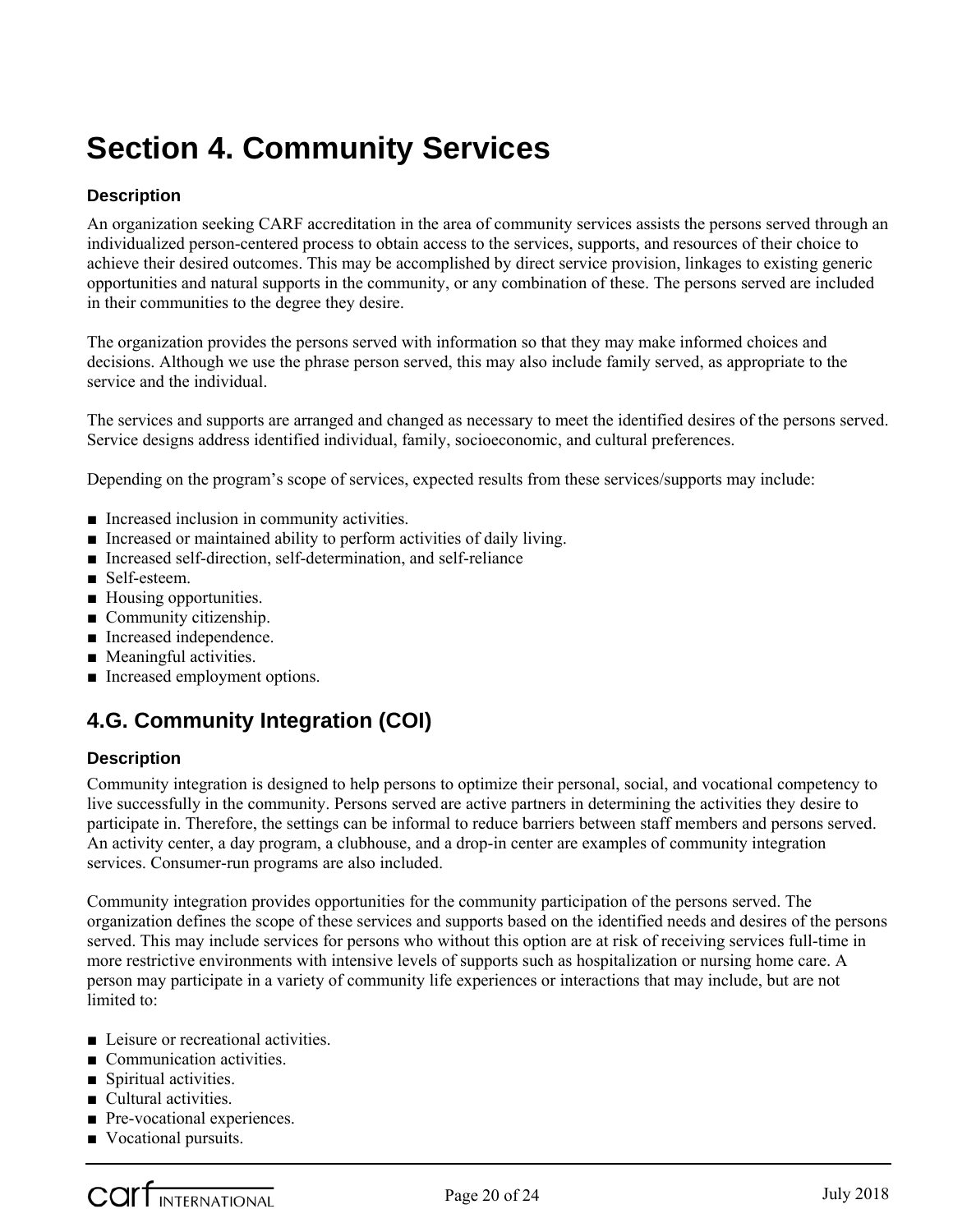- Volunteerism in the community.
- Educational and training activities.
- Development of living skills.
- Health and wellness promotion.
- Orientation, mobility, and destination training.
- Access and utilization of public transportation.
- Interacting with volunteers from the community in program activities.

■ Community collaborations and social connections developed by the program (partnerships with community entities such as senior centers, arts councils, etc.).

#### **Key Areas Addressed**

■ Opportunities for community participation

#### **Recommendations**

There are no recommendations in this area.

## **Section 5. Specific Population Designations/Enhancements**

### **5.B. Older Adults and Older Adults/Dementia Care Specific Population Designations**

#### **Description**

Older adults (OA) is a specific population designation that can be added at the option of the organization to a service being surveyed if specialized services are being provided to older adults with long-term disabilities, often diagnosed in childhood, who are served to allow them to remain in their own homes, day services, and communities of choice as long as possible and to promote aging in place. When appropriate to services being provided, the organization may choose to add this additional accreditation enhancement. Persons served in this program have typically been service/support recipients for most of their lifetime.

Services for older adults with disabilities and/or their families may offer an array of options to meet their social, vocational, residential/housing, psychological, recreational, cultural, legal, health, and physical needs with a specific focus on the impact of aging. Eligibility for services is defined in terms of each person's functional needs, preferences, and characteristics rather than chronological age.

Options and choices are provided for the creation of individually tailored services that support healthy aging, compensate to the extent possible for any aging-related decline, educate on end-of-life issues, and enable the persons served to function as independently as possible for as long as possible.

Older adults/dementia care (OA/DC) is a specific population designation that can be added at the option of the organization to a service being surveyed if specialized services are being provided to older adults with long-term disabilities who have the additional support requirements due to Alzheimer's disease and related dementias (ADRD). With advances in medicine and assistive technology, persons with intellectual or developmental disabilities (ID/DD) are living longer and more productive lives. This extended life expectancy also means that some of these individuals experience an increased risk for Alzheimer's disease and related dementias (ADRD) as they age. ADRD are debilitating conditions that impair memory, thought processes, and functioning, primarily among middleaged and older adults. The effects of these conditions can be devastating for individuals with ADRD and their loved ones.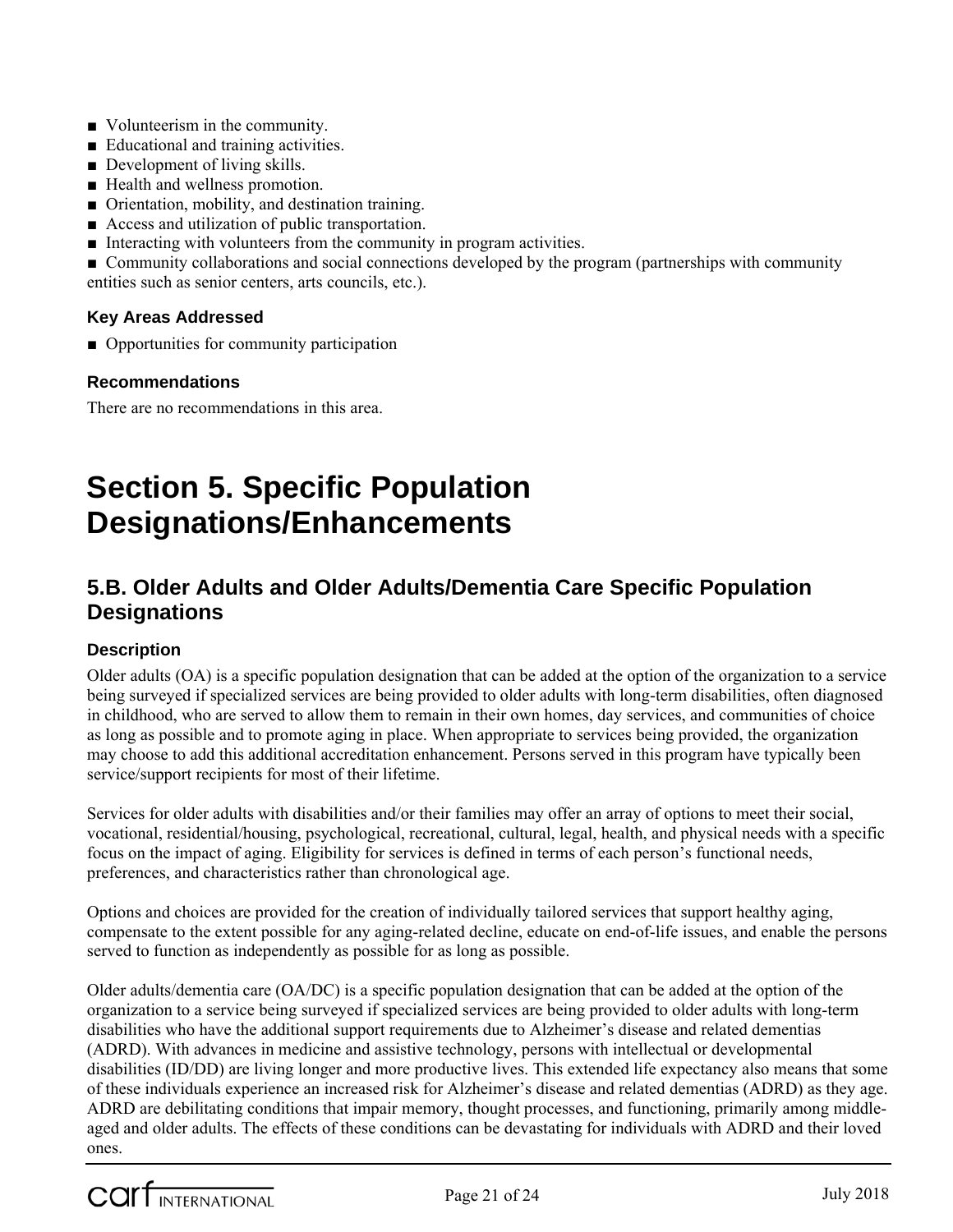The National Task Group on Intellectual Disabilities and Dementia Practices (NTG) cites research confirming that, although dementia as experienced by adults with ID/DD "is generally similar to that as experienced by other persons, there are exceptions. Some individuals with select conditions (Down syndrome, in particular) are more at risk for dementia, experience earlier age of onset, more rapid decline, and a briefer duration between diagnosis and death."

Services for OA/DC implement practices when appropriate to the persons served to promote quality of care for individuals with ID/DD and dementia. Services are provided based on current assessments of the individual and person-centered care planning that considers the stage of the condition or cognitive decline and anticipated needs. Information is provided to families/caregivers about dementia and its progression. Direct-care personnel are educated on dementia-specific care, and a personnel support system is available to reduce worker stress and manage grief.

Program and support options may be provided in various settings, including adult day services and programs or services for persons who are living in private homes with a caregiver, alone or with a housemate, in a group residence, or a specialized dementia-capable residence. Environments support the rights of persons served and promote their safety and security.

Some examples of the quality results desired by the different stakeholders of these services include:

- Safety and security.
- Slowing or mitigating of declines associated with normal aging.
- Ongoing assessment of individual's functioning.
- Maintenance of self-care skills.
- Health and wellness promoted.
- Medical advocacy.
- Physical health promoted.
- Positive mental health status.
- "Aging in place."
- Social functioning.
- Active community involvement.
- Social inclusion.
- Interpersonal relationships.
- Happiness and maintaining quality of life.
- Retirement.
- Mediating issues between family choice and person-served choice.
- Group activities of choice.
- Grief counseling.
- Support with end-of-life issues.
- Education of persons served, families, and staff about options for end-of-life supports.
- Transition planning.
- Preparation for hospice.
- Access to palliative care.

#### **Key Areas Addressed**

- Successful aging support to age in place
- Older adults function as independently as possible for as long as possible
- Aging-related decline compensation
- End-of-life supports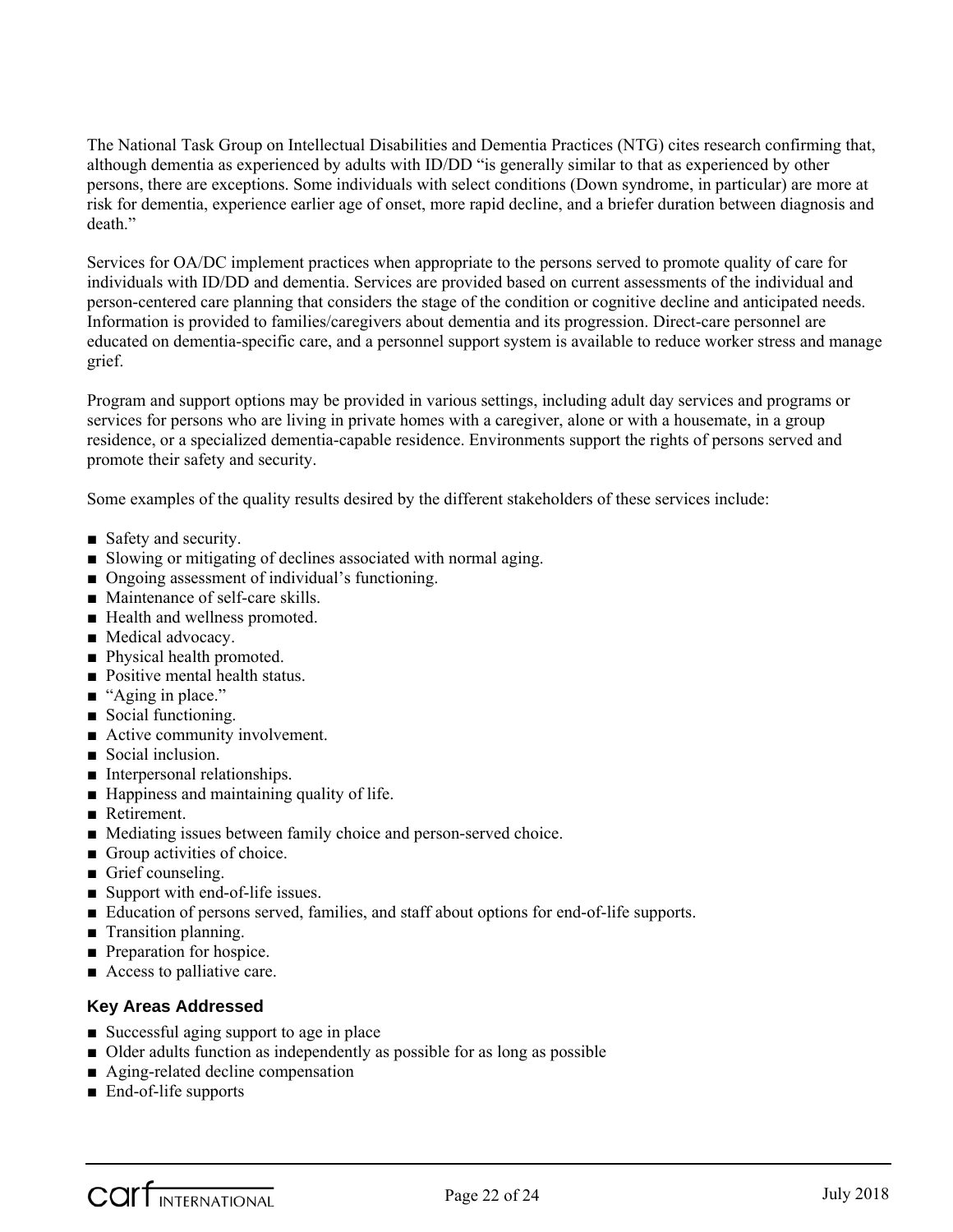#### **Recommendations**

There are no recommendations in this area.